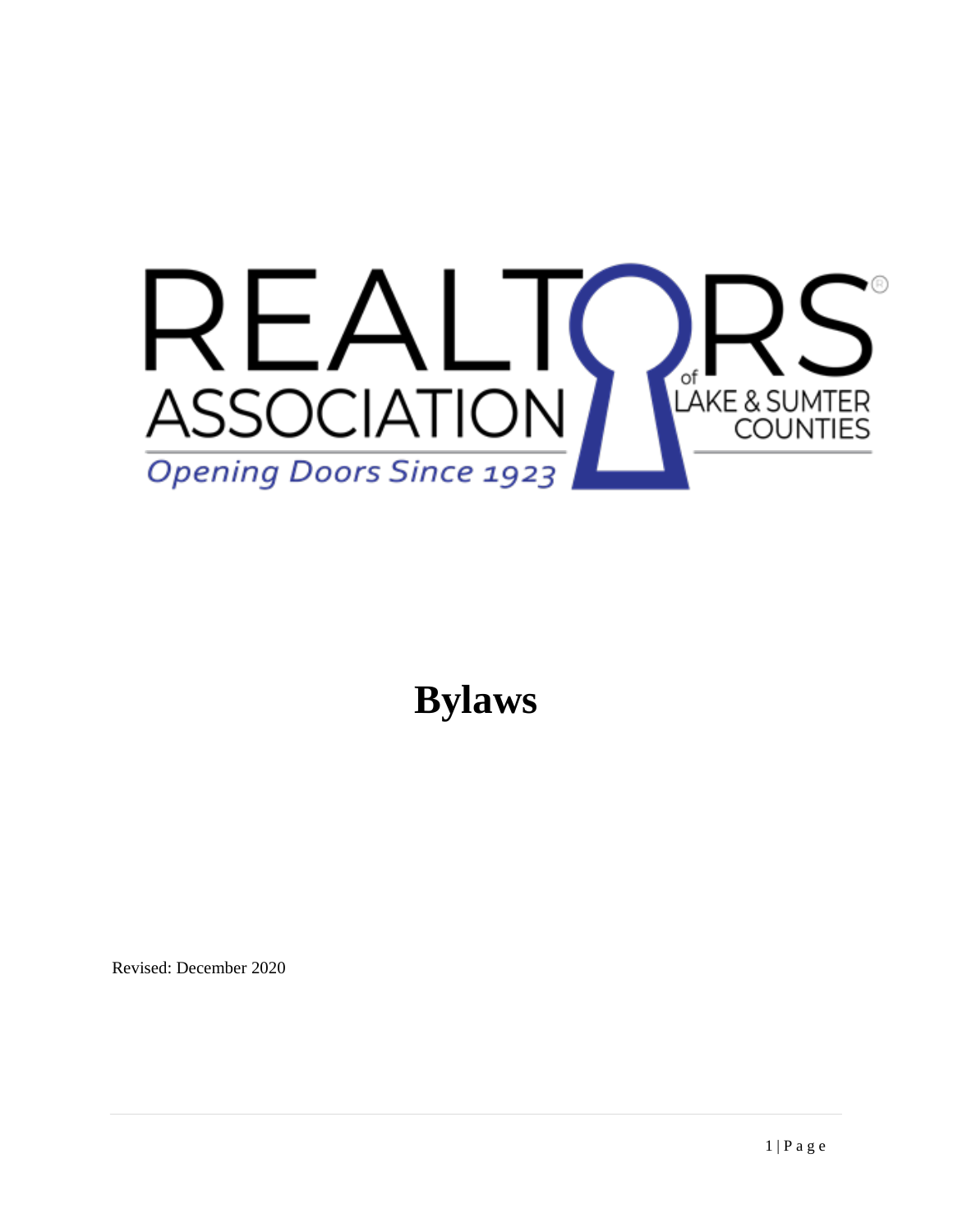# **Index**

| Article # |                            | <b>Section &amp; Subtitle</b>                                                                                                                                                                | Page                                 |  |
|-----------|----------------------------|----------------------------------------------------------------------------------------------------------------------------------------------------------------------------------------------|--------------------------------------|--|
| I         | Name                       | 1. Name<br>2. REALTOR <sup>®</sup> and REALTORS <sup>®</sup>                                                                                                                                 | 05<br>05                             |  |
| II        | Objectives                 | 1. Objectives (sections 1-6)                                                                                                                                                                 | 05                                   |  |
| Ш         | Jurisdiction               | 1. Jurisdiction<br>2. Territorial Jurisdiction Shall Mean and<br>Refer to                                                                                                                    | 05<br>05                             |  |
| IV        | Membership                 | 1. Classes of Membership                                                                                                                                                                     | $05-07$                              |  |
| V         | Qualification and Election | 1. Application<br>2. Qualification<br>3. Appointment<br>4. New Member Code of Ethics Orientation<br>5. Continuing REALTOR® Code of<br><b>Ethics Training</b>                                 | 07<br>$07 - 08$<br>08-09<br>09<br>09 |  |
| VI        |                            | Privileges, Obligations and Discipline<br>1. Privileges of REALTOR® Members<br>2. Obligation of REALTOR® Members<br>3. Rights and Privileges by Membership Class<br>4. Discipline of Members | 09<br>10<br>$10 - 11$<br>$11 - 12$   |  |
| VII       |                            | Professional Standards and Arbitration<br>1. through 2.                                                                                                                                      | 12                                   |  |
| VIII      |                            | Use of the Terms REALTOR® or REALTORS®<br>1. through 5.                                                                                                                                      | 13                                   |  |
| IX        |                            | <b>State and National Memberships</b><br>1. through 3.                                                                                                                                       | $13 - 14$                            |  |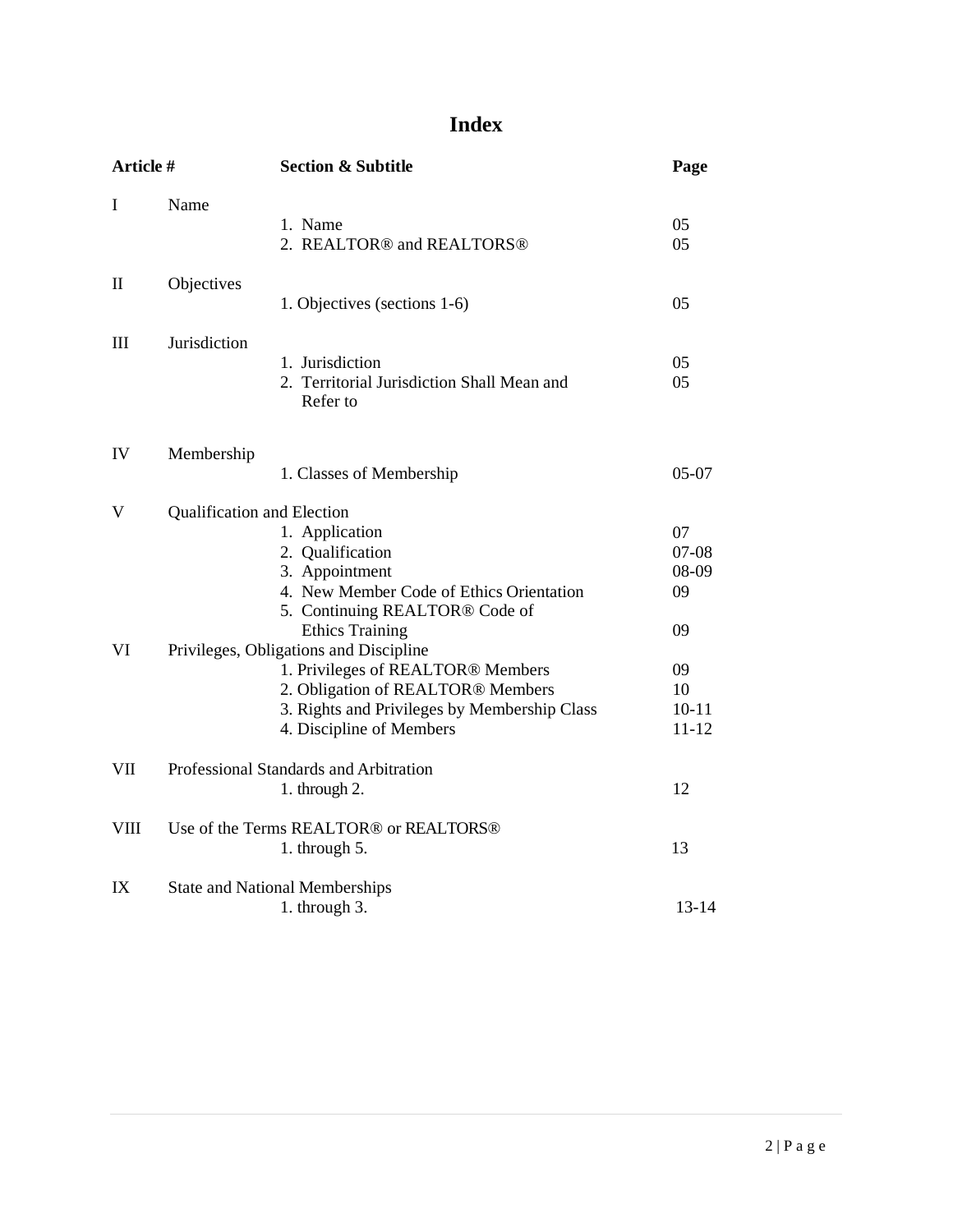## **Article # Section & Subtitle Page**

| X    | Dues and Assessments          |                                               |           |  |
|------|-------------------------------|-----------------------------------------------|-----------|--|
|      |                               | 1. Application Fee                            | 14        |  |
|      |                               | 2. Dues                                       | $14 - 15$ |  |
|      |                               | Designated Realtor® Members                   | $14 - 15$ |  |
|      |                               | <b>REALTOR®</b> Members                       | 15        |  |
|      |                               | <b>Institute Affiliate Members</b>            | 15        |  |
|      |                               | <b>Affiliate Members</b>                      | 15        |  |
|      |                               | <b>Public Service Members</b>                 | 15        |  |
|      |                               | <b>Honorary Members</b>                       | 15        |  |
|      |                               | <b>Student Members</b>                        | 15        |  |
|      |                               | <b>RALSC Realtor® Emeritus</b>                | 15        |  |
|      |                               | Member                                        |           |  |
|      |                               | 3. Dues Payable                               | 15        |  |
|      |                               | 4. Nonpayment of Financial Obligations        | $15-16$   |  |
|      |                               | 5. Deposit and Expenditures                   | 17        |  |
|      |                               | 6. Notice of Dues, Fees, Fines Assessments    |           |  |
|      |                               | and Other Financial Obligations of Members    | 17        |  |
|      |                               |                                               |           |  |
| XI   | <b>Officers and Directors</b> |                                               |           |  |
|      |                               | 1. Officers                                   | 17        |  |
|      |                               | 2. Duties of Officers                         | 17        |  |
|      |                               | 3. Executive Committee                        | $17 - 18$ |  |
|      |                               | 4. Board of Directors                         | 18-19     |  |
|      |                               | 5. Election of Directors                      | 19        |  |
|      |                               | 6. Newly Elected Directors                    | 19        |  |
|      |                               | 7. Vacancies                                  | 19        |  |
|      |                               | 8. Removal of Officers/Directors by Directors | 20        |  |
|      |                               | 9. Chief Executive Officer                    | 20        |  |
|      |                               | 10.Term Limits                                | 20        |  |
|      |                               |                                               |           |  |
| XII  | Meetings                      | 1. Annual Membership Meeting                  | 20        |  |
|      |                               | 2. Meetings of Directors                      | 20        |  |
|      |                               | 3. Other Meetings                             | $20 - 21$ |  |
|      |                               | 4. Notice of Meetings                         | 21        |  |
|      |                               | 5. Quorum                                     | 21        |  |
|      |                               | 6. Electronic Transaction of Business         | 21        |  |
|      |                               | 7. Action without Meeting                     | 21        |  |
|      |                               |                                               |           |  |
| XIII | Committees                    |                                               |           |  |
|      |                               | 1. Standing Committees                        | 21        |  |
|      |                               | 2. Special Committees and Task Forces         | 21        |  |
|      |                               | 3. Organization                               | 21        |  |
|      |                               | 4. President/President-Elect                  | 21        |  |
|      |                               | 5. Action Without Meeting                     | 21        |  |
|      |                               | 6. Attendance by Electronic Means             | $21 - 22$ |  |
|      |                               | 7. Attendance                                 | 22        |  |
|      |                               |                                               |           |  |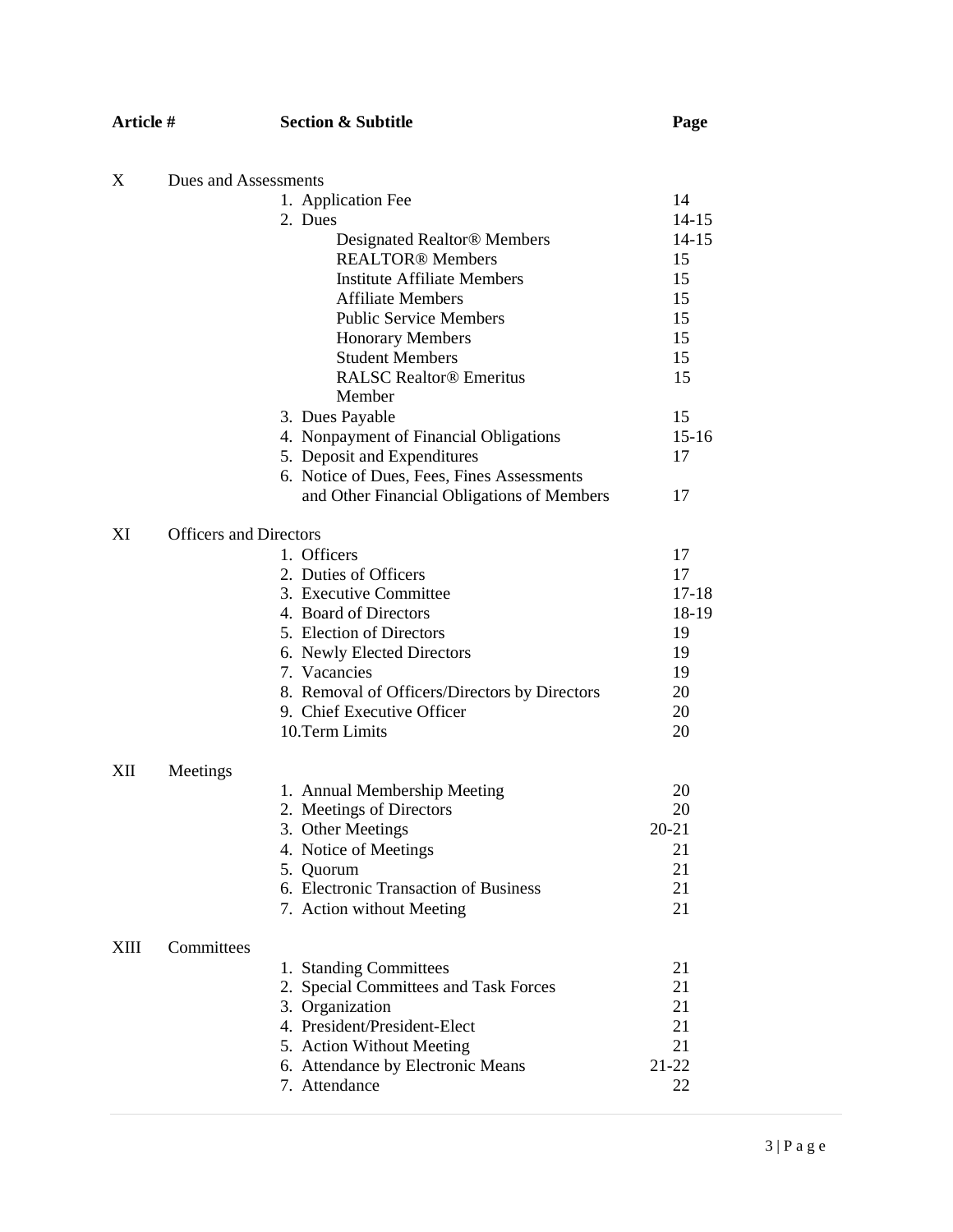| Article #                                                       |                          |           | <b>Section &amp; Subtitle</b>                                                                                    | Page |
|-----------------------------------------------------------------|--------------------------|-----------|------------------------------------------------------------------------------------------------------------------|------|
| XIV                                                             | Fiscal and Elective Year |           | 1.                                                                                                               | 22   |
| XV                                                              | Rules of Order           |           | 1.                                                                                                               | 22   |
| <b>XVI</b>                                                      | Amendments               |           | 1. through 2.                                                                                                    | 22   |
| <b>XVII</b>                                                     | <b>Dissolution</b>       |           | 1.                                                                                                               | 22   |
| Multiple Listing Regional MLS Service Center Agreement<br>XVIII |                          |           |                                                                                                                  |      |
| Appendix A<br>Appendix B                                        |                          | the Board | Limited Function Referral Office (LFRO) Certification Form<br>Petition for Removal of an Officer /or Director of |      |

\*Refers to required verbatim by NAR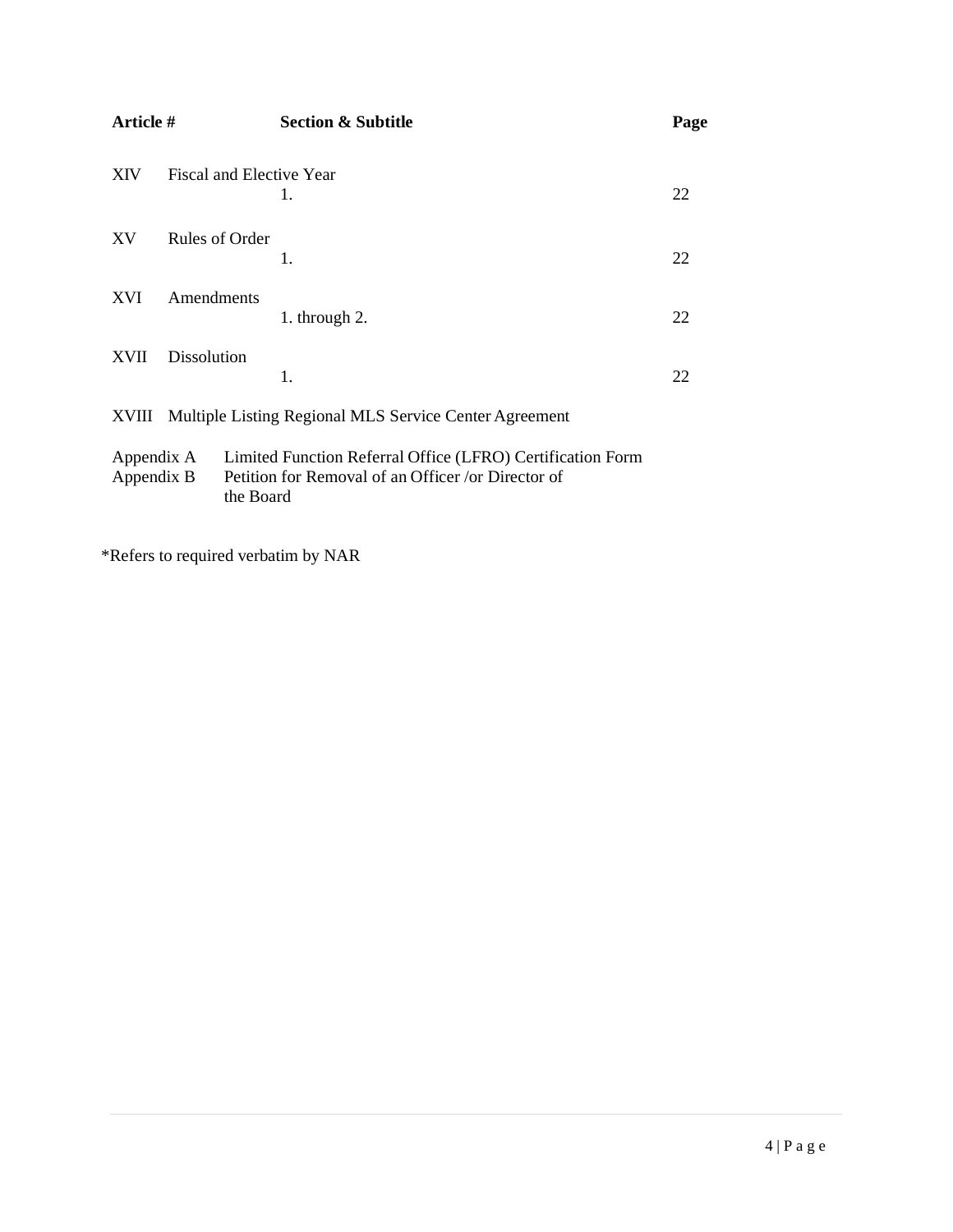## **Article I Name**

**Section 1. Name:** The name of this organization shall be REALTORS® Association of Lake & Sumter Counties, Inc. ("Association").

**Section 2. REALTOR® and REALTORS®:** Inclusion and retention of the Registered Collective Membership Mark REALTORS® in the name of the Association shall be governed by the Articles of Incorporation and Constitution and Bylaws of the National Association of REALTORS® ("NAR"), as amended from time to time.

## **Article II Objectives**

#### **The Objectives of The Association Are:**

**Section 1.** To unite those engaged in the recognized branches of the real estate profession for the purpose of exerting a beneficial influence upon the profession and related interests.

**Section 2.** To promote and maintain high standards of conduct in the real estate profession as expressed in the NAR Code of Ethics and Arbitration Manual ("Code of Ethics").

**Section 3.** To provide a unified medium for real estate owners and those engaged in the real estate profession whereby their interests may be safe-guarded and advanced.

**Section 4.** To further the interests of all types of real property ownership.

**Section 5.** To unite those engaged in the real estate profession in this Association with NAR and Florida Realtors<sup>®</sup> ("FR"), thereby furthering their own objectives throughout this State and nation, and obtaining the benefits and privileges of membership therein.

**Section 6.** To designate, for the benefit of the public, those individuals authorized to use the terms REALTOR® and REALTORS® as licensed, prescribed, and controlled by NAR.

## **Article III Jurisdiction**

**Section 1.** The territorial jurisdiction of the Association as a member of NAR shall include all of Lake and Sumter Counties.

**Section 2. Territorial Jurisdiction Shall Mean and Refer to:** The right and duty to control the use of the terms REALTOR® and REALTORS® subject to the conditions set forth in these Bylaws and those of NAR, in return for which the Association agrees to protect and safeguard the property rights of NAR.

## **Article IV Membership**

**Section 1.** There shall be the following classes of Members:

**(a) \*Realtor® Members:** REALTOR® Members, whether primary or secondary, shall be: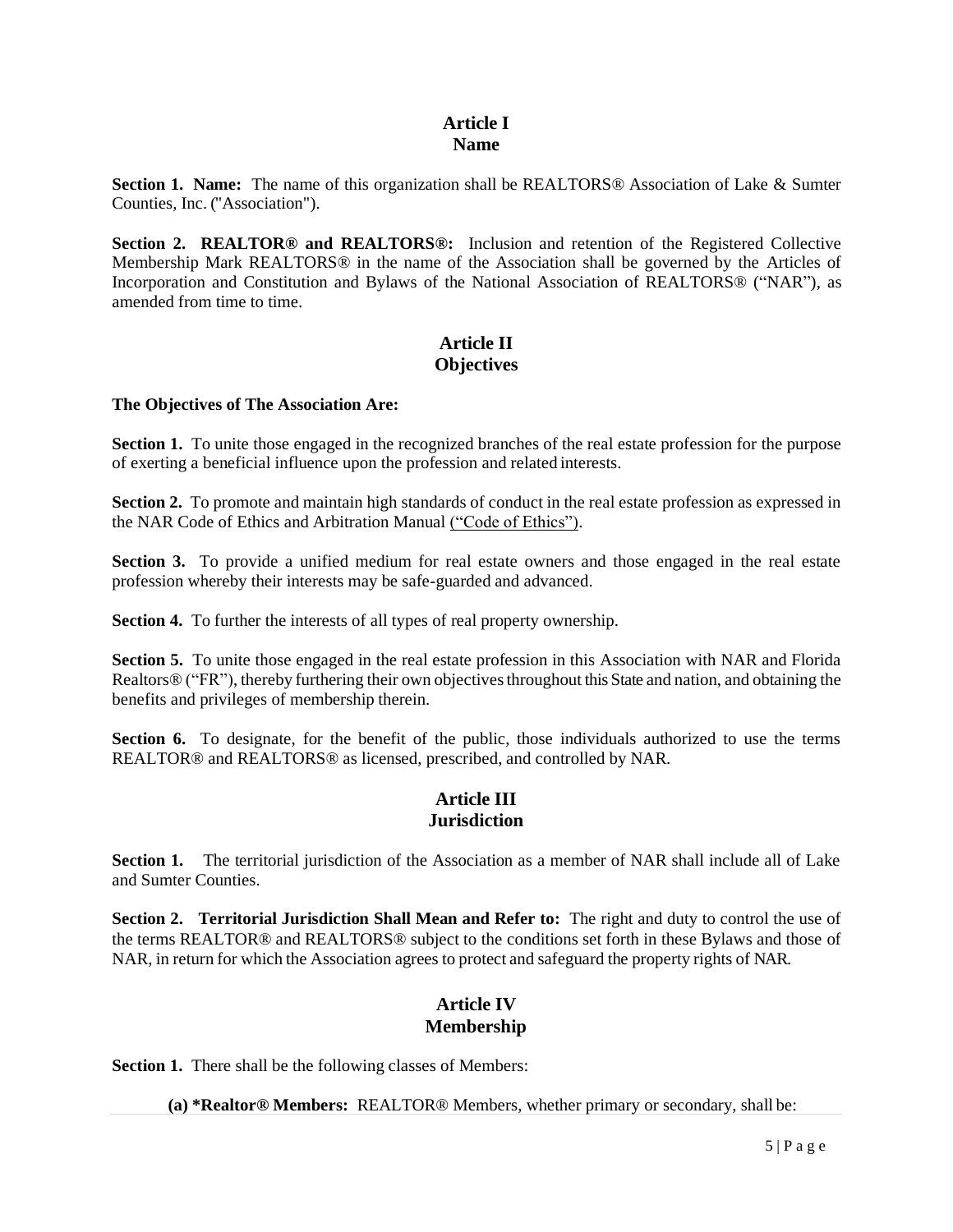Individuals who, as sole proprietors, partners, corporate officers, or branch office managers, are engaged actively in the real estate profession, including buying, selling, exchanging, renting or leasing, managing, appraising for others for compensation, counseling, building, developing or subdividing real estate, and who maintain or are associated with an established real estate office in the state of Florida or a state contiguous thereto. All persons who are partners in a partnership, or all officers in a corporation who are actively engaged in the real estate profession within the state or a state contiguous thereto shall qualify for REALTOR® membership only, and each is required to hold REALTOR® membership (except as provided in the following paragraph) in an association of REALTORS® within the state or a state contiguous thereto, unless otherwise qualified for Institute Affiliate membership.

In the case of a real estate firm, partnership, or corporation, whose business activity is substantially all commercial, only those principals actively engaged in the real estate business in connection with the same office, or any other offices within the jurisdiction of the association in which one of the firm's principals holds REALTOR® membership, shall be required to hold REALTOR® membership unless otherwise qualified for Institute Affiliate membership.

Individuals who are engaged in the real estate profession other than as sole proprietors, partners, corporate officers, or branch office managers and are associated with a REALTOR® member and meet the qualifications.

#### **(b) \*Franchise REALTOR® Membership.**

Corporate officers (who may be licensed or unlicensed) of a real estate brokerage franchise organization with at least one hundred fifty (150) franchisees located within the United States, its insular possessions and the commonwealth of Puerto Rico, elected to membership pursuant to the provisions in the NAR Constitution and Bylaws. Such individuals shall enjoy all of the rights, privileges, and obligations of REALTOR® membership (including compliance with the Code of Ethics) except: obligations related to association-mandated education, meeting attendance, or indoctrination classes or other similar requirements; the right to use the term REALTOR® in connection with their franchise organization's name; and the right to hold elective office in the local association, state association, and National Association.

#### **(c) \*Primary and Secondary REALTOR® Members.**

An individual is a primary member if the association pays state and National dues based on such member. An individual is a secondary member if state and National dues are remitted through another association. One of the principals in a real estate firm must be a designated REALTOR® member of the association in order for licensees affiliated with the firm to select the association as their "primary" association.

- **(d) \*Designated Realtor® Members:** Each firm (or office in the case of firms with multiple office locations) shall designate in writing one REALTOR® member who shall be responsible for all duties and obligations of membership, including the obligation to arbitrate (or to mediate if required by the association) pursuant to Article 17 of the Code of Ethics and the payment of association dues. The "Designated REALTOR®" must be a sole proprietor, partner, corporate officer, or branch office manager acting on behalf of the firm's principal(s), and must meet all other qualifications for REALTOR® membership.
- **(e) \*Institute Affiliate Member**s: Institute Affiliate members shall be individuals who hold a professional designation awarded by an Institute, Society, or Council affiliated with the NATIONAL ASSOCIATION OF REALTORS® that addresses a specialty area other than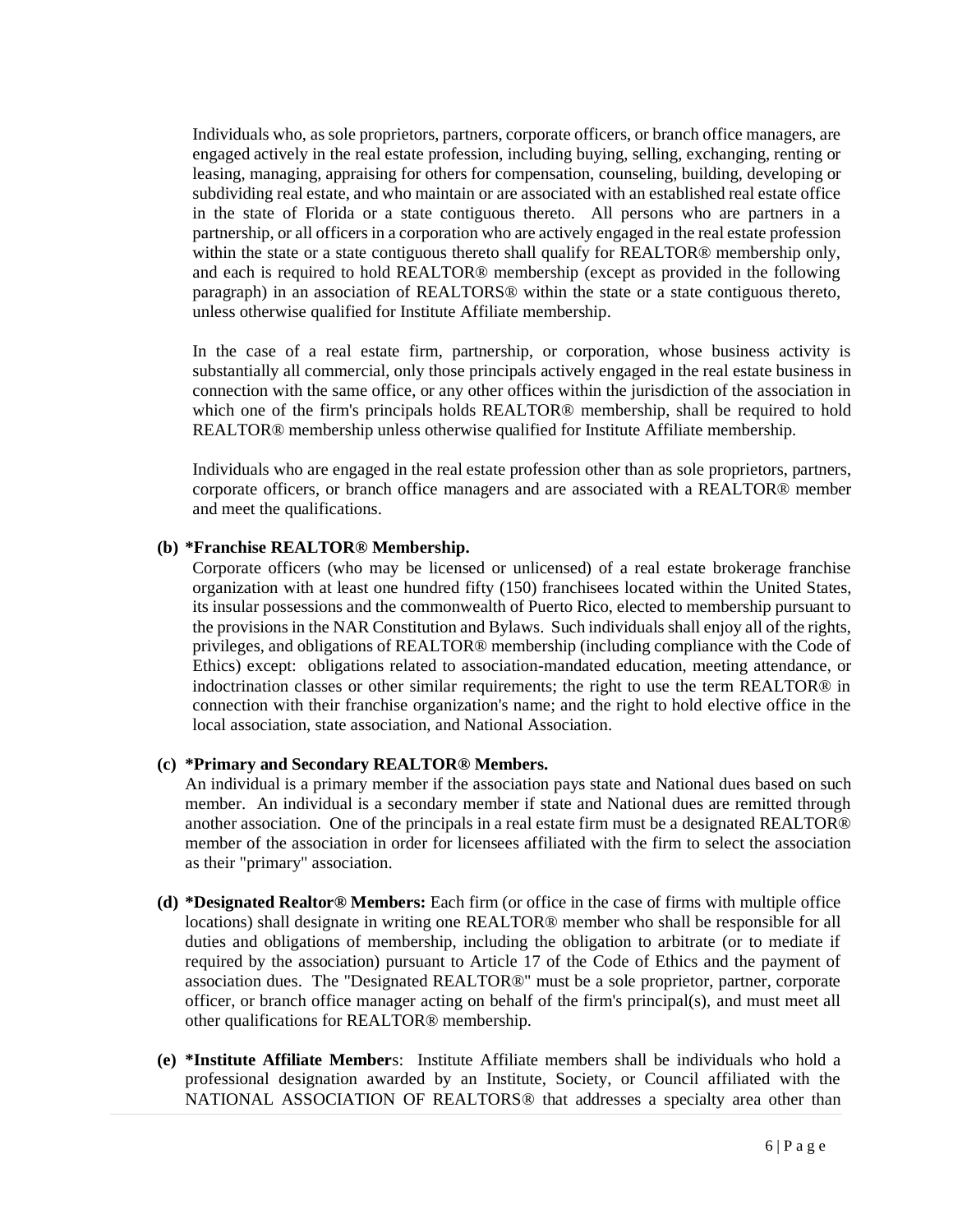residential brokerage or individuals who otherwise hold a class of membership in such Institute, Society, or Council that confers the right to hold office. Any such individual, if otherwise eligible, may elect to hold REALTOR® or REALTOR-ASSOCIATE® membership, subject to payment of applicable dues for such membership.

- **(f) Affiliate Members:** Affiliate Members shall be individuals or firms who, while not engaged in the real estate profession as defined in paragraphs (a),(b), or (c) of this Section, have interests concerning real estate, and are aligned with the objectives of the Association.
- **(g) Public Service Members:** Public Service Membersshall be individuals who are interested in the real estate profession as employees of or affiliated with educational, public utility, governmental, or other similar organizations, but are not engaged in the real estate profession on their own account or in association with an established real estate firm.
- **(h) Honorary Members:** Honorary Members shall be individuals not engaged in the real estate profession who have performed notable service for the real estate profession, for the Association, or for the public.
- **(i) Student Members:** Student Members shall be individuals who are seeking an undergraduate or graduate degree with a specialization or major in real estate at institutions of higher learning, and who have completed at least two (2) years of college and at least one (1) college level course in real estate, but are not engaged in the real estate profession on their own account, and are not associated with a Member real estate firm.
- **(j) REALTOR**® **Emeritus Member**: This Association's REALTOR® Emeritus Member shall be a Member who is in and has maintained at least twenty-five (25) consecutive years of good standing with RALSC. A RALSC REALTOR® Emeritus Member shall enjoy all the rights, privileges and obligations of REALTOR® Members and shall not be required to pay local dues. For purposes of this Section j, membership in good standing shall not be abated by negligible lapse of time in payment of dues.

#### **Article V Qualification and Election**

**Section 1. Application:** An application for membership shall be made available to anyone requesting it in such manner and form as prescribed by the Board of Directors. The application form shall contain, among the statements to be signed by the applicant (1) that the applicant agrees as a condition of membership to become substantially familiar with and abide by the Code of Ethics, the Articles of Incorporation, Bylaws, and Policies & Procedures of the National, State, and this Association and that if admitted as a REALTOR® Member will also agree to arbitrate controversies arising out of real estate transactions as specified in Article 17 of the Code of Ethics, (2) that applicant agrees that the Association, through its Member Services Department or otherwise, may invite and receive information and comment about applicant from any Member or other person, and that applicant agrees that any information and comment furnished to the Association by any person in response to the invitation shall be conclusively deemed to be privileged and not form the basis of any action for slander, libel, or defamation of character against the provider or the Association. The applicant shall, with the form of application, have access to a copy of the Articles of Incorporation, Bylaws, Policies & Procedures and the Code of Ethics.

**Section 2. Qualification:** An applicant for REALTOR® Membership who is a principal, partner, corporate member, manager, or corporate officer or branch office manager of a real estate firm shall supply evidence satisfactory to the Association through its Membership Services Department or otherwise, that the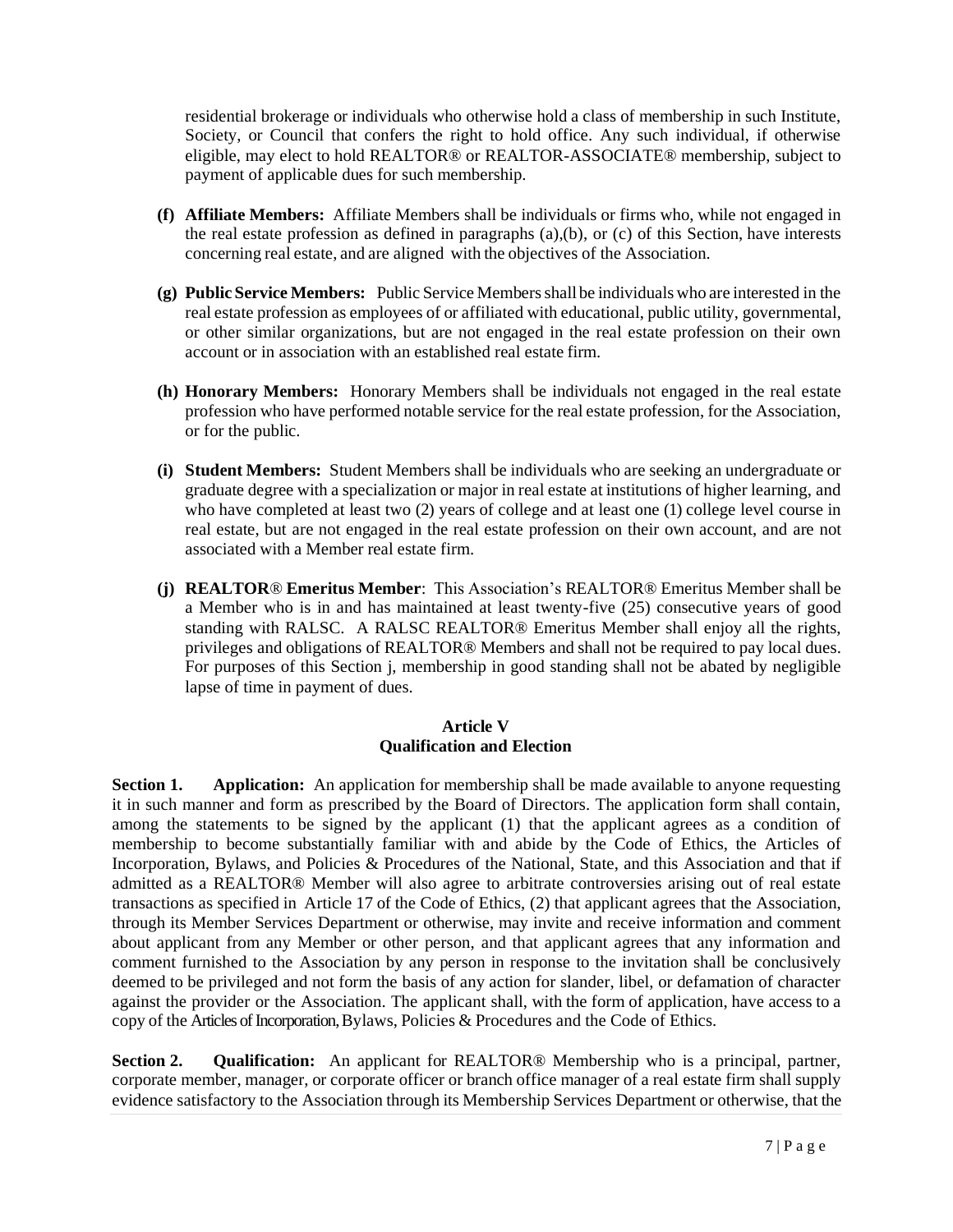applicant is actively engaged and licensed in the real estate profession, maintains a current and valid real estate broker's license or is licensed or certified by the appropriate State regulatory agency to engage in the appraisal of real property, has a place of business within this State or a state contiguous thereto (unless a Secondary Member), has no record of recent or pending bankruptcy, has no record of official sanctions involving unprofessional conduct, agrees to complete an orientation covering and abide by

the NAR, Florida and this Association's Bylaws and Policies & Procedures and shall successfully complete such reasonable written examination(s) thereon as the Board of Directors may require.

For purposes of this subsection 2, the following definitions shall apply:

a. **No Recent Or Pending Bankruptcy** shall mean that the applicant or any real estate firm in which the applicant is a sole proprietor, general partner, corporate officer, member or manager is not involved in any pending bankruptcy or insolvency proceedings or has not been adjudged bankrupt in the past three (3) years. If a bankruptcy proceeding as described above exists, membership may not be rejected unless the Association establishes that its interests and those of its Members and the public could not be adequately protected by requiring the bankrupt applicant to pay in advance for Association and MLS fees for up to one (1) year from the date the membership is approved or from the date that the applicant is discharged from bankruptcy, whichever is later. In the event that an existing Member initiates bankruptcy proceedings, the Member may be placed on a immediately available funds basis fromthe date the bankruptcy is initiated until one (1) year from the date that the Member has been discharged frombankruptcy.

b. **No Record of Official Sanctions Involving Unprofessional Conduct** shall mean that the Association may only consider

(1) judgments within the past three  $(3)$  years of violations of civil rights laws;

(2) real estate license laws;

(3) or other laws prohibiting unprofessional conduct against the applicant rendered by a court of competent jurisdiction or other lawful authority; and criminal convictionsif

(i) the crime was punishable by imprisonment in excess of one (1) year, and

(ii) no more than ten (10) years have elapsed since the date of the conviction or the release of the applicant from the confinement imposed for that conviction, whichever is the later date.

(iii) The Association is prohibited from knowingly granting REALTOR® membership to any applicant who has an unfulfilled sanction pending imposed by another Board or Association of REALTORS® for violation of the Code of Ethics.

(4) Individuals who are actively engaged in the real estate profession other than as principals, partners, corporate officers, members, or managers, in order to qualify for REALTOR® Membership, shall at the time of application be associated either as an employee or as an independent contractor with a Designated REALTOR® Member of the Association, or a Designated REALTOR® Member of another association (if a Secondary Member) within this State, shall have the written recommendation of such REALTOR® Member, and shall maintain a current, valid real estate broker's or sales associate's license, or be licensed or certified by this State's regulatory agency to engage in the appraisal of real property, has no record of official sanctions involving unprofessional conduct, shall complete an orientation covering the Bylaws and Policies & Procedures of NAR, FR, and this Association and the Code of Ethics.

**Section 3. Appointment:** The procedure for appointment to membership shall be as follows:

a. All applications for membership in the Association shall be submitted to the Chief Executive Officer (the "CEO"), who shall present such applications for approval by a simple majority of the Board of Directors at a properly noticed and convened meeting. All applications for membership should be in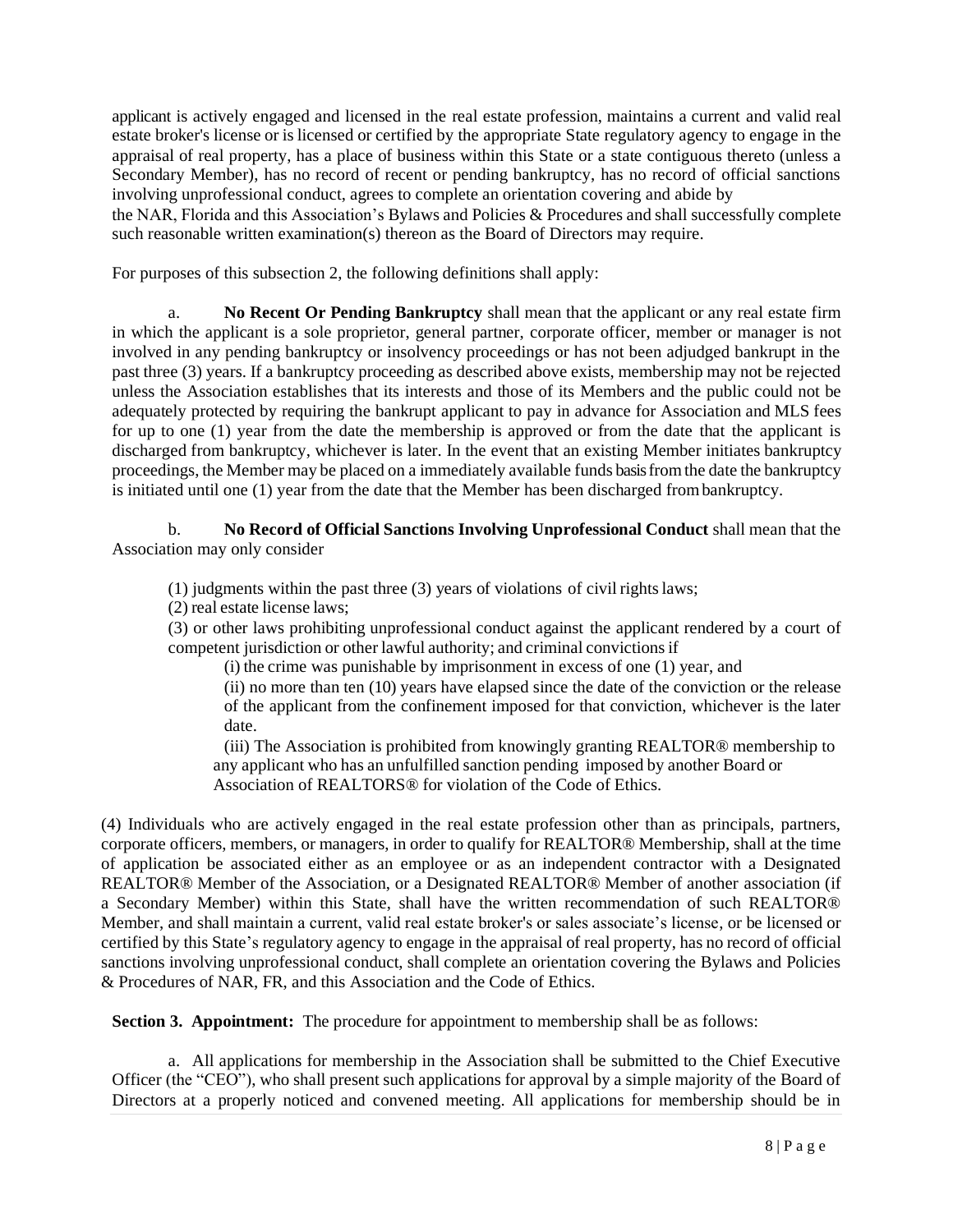compliance with NAR's form and substance.

b. The Board of Directors may not decline an application without providing the applicant an opportunity to appear before the Board of Directors, to call witnesses, to be represented by counsel, and to make statements relevant to the defense of the application. The Board of Directors may also have counsel present. The Board of Directors shall require written minutes of any hearing before it and electronically or mechanically record the proceedings.

c. If the Board of Directors determines that the application should be declined, it shall enter its rationale with the CEO and if the Board of Directors believes that denial of membership to the applicant may become the basis for litigation or a claim for damages, the Board may specify in its denial that its order shall become effective upon entry of a final order by a court of competent jurisdiction, declaring that the denial does not violate the rights of the applicant.

**\*Section 4. New Member Code Of Ethics Orientation:** Applicants for REALTOR® membership and provisional REALTOR® members (where applicable) shall complete an orientation program on the Code of Ethics of not less than two (2) hours and thirty (30) minutes of instructional time. This requirement does not apply to applicants for REALTOR® Membership or provisional members who have completed comparable orientation in another association; provided that REALTOR® Membership has been continuous, or that any break in membership is for one (1) year or less.

Failure to satisfy this requirement within ninety (90) days of the date of application (or, alternatively, the date that provisional membership was granted), will result in denial of the membership application or termination of provisional membership.

**\*Section 5. Continuing REALTOR**® **Code of Ethics Training:** Effective January 1, 2019, through December 31, 2021 and for successive three year periods thereafter, each REALTOR® member of the association (with the exception of REALTOR® members granted REALTOR® Emeritus status by the National Association) shall be required to complete ethics training of not less than two (2) hours and thirty (30) minutes of instructional time. This requirement will be satisfied upon presentation of documentation that the member has completed a course of instruction conducted by this or another REALTOR® association, the State Association of REALTORS® or the NATIONAL ASSOCIATION OF REALTORS®, which meets the learning objectives and minimum criteria established by the NATIONAL ASSOCIATION OF REALTORS® from time to time. REALTOR® members who have completed training as a requirement of membership in another association and REALTOR® members who have completed the New Member Code of Ethics Orientation during any three year cycle shall not be required to complete additional ethics training until a new three year cycle commences.

Failure to satisfy the required periodic ethics training shall be considered a violation of a membership duty. Failure to meet the requirement in any three year cycle will result in suspension of membership for the first two months (January and February) of the year following the end of any three year cycle or until the requirement is met, whichever occurs sooner. On March 1 of that year, the membership of a member who is still suspended as of that date will be automatically terminated.

## **Article VI Privileges , Obligations, and Discipline**

The privileges, obligations, and discipline of Members, in addition to those otherwise provided by these Bylaws, shall be as specified in this Article.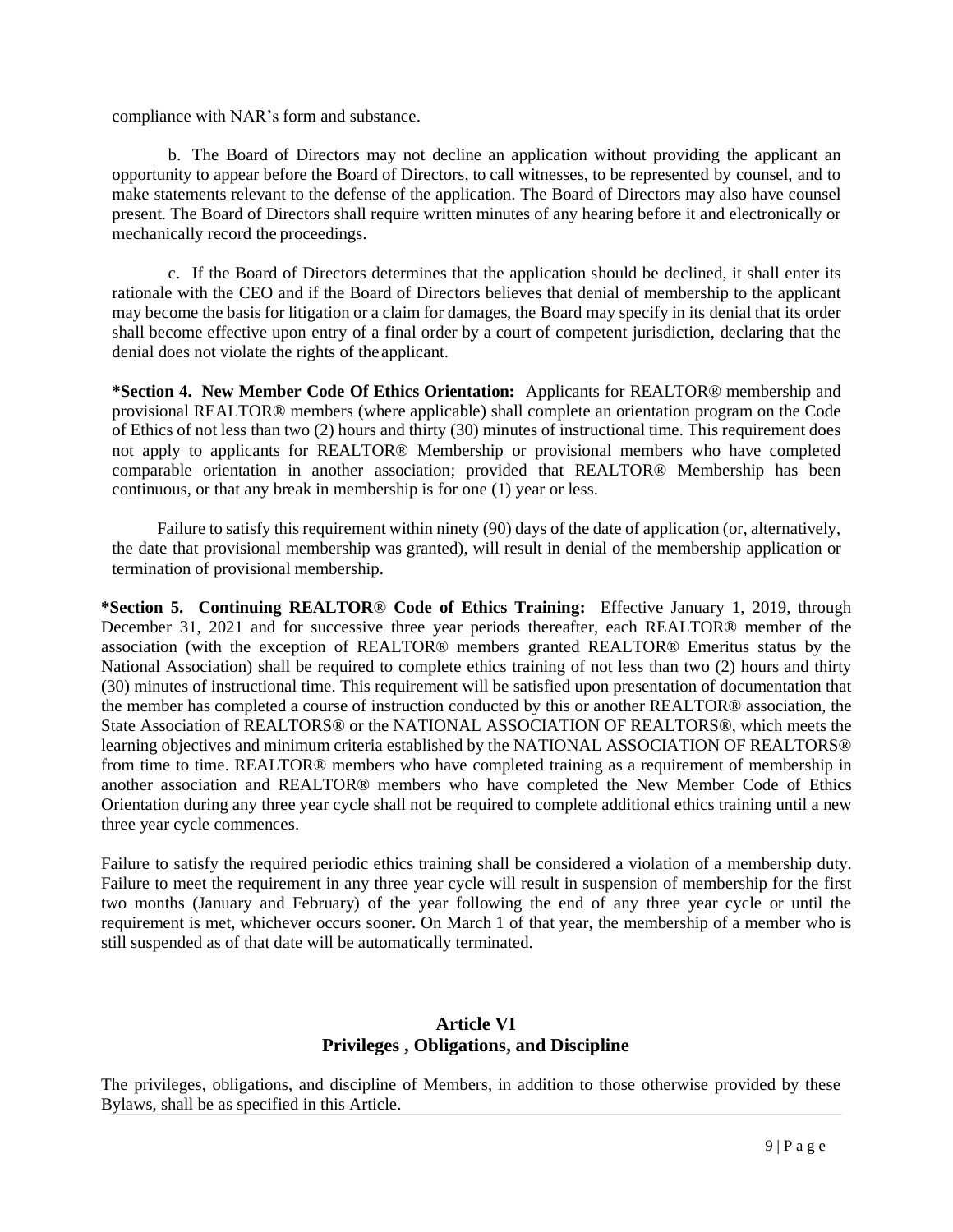**\*Section 1. Privileges of REALTOR® Members:** REALTOR® Members, whether primary or secondary, in good standing whose financial obligations to the association are paid in full shall be entitled to vote and to hold elective office in the association; may use the terms REALTOR<sup>®</sup> and REALTORS<sup>®</sup>; and have the primary responsibility to safeguard and promote the standards, interests, and welfare of the association and the real estate profession.

### **Section 2. Obligation of REALTOR® Members.**

**\*(a)** It shall be the duty and responsibility of every REALTOR® member of this association to abide by the Constitution and Bylaws and the rules and regulations of the association, the Constitution and Bylaws of the State Association, the *Constitution and Bylaws of the NATIONAL ASSOCIATION OF REALTORS*®, and to abide by the Code of Ethics of the NATIONAL ASSOCIATION OF REALTORS®, including the duty to arbitrate controversies arising out of real estate transactions as specified by Article 17 of the Code of Ethics, and as further defined and in accordance with the procedures set forth in the Code of Ethics and Arbitration Manual of this association, as from time to time amended.

#### *\*Alternate Section 2 for associations that require members to mediate otherwise-arbitrable disputes.*

\*It shall be the duty and responsibility of every REALTOR® member of this association to abide by the Constitution and Bylaws and the rules and regulations of the association, the Constitution and Bylaws of the State Association, the Constitution and Bylaws of the NATIONAL ASSOCIATION OF REALTORS®, and to abide by the Code of Ethics of the NATIONAL ASSOCIATION OF REALTORS®, including the duty to mediate and arbitrate controversies arising out of real estate transactions as specified by Article 17 of the Code of Ethics, and as further defined and in accordance with the procedures set forth in the Code of Ethics and Arbitration Manual of this association, as from time to time amended. **(NOTE: THIS DOES NOT APPLY TO OUR ASSOCIATION)** 

**(b)** Resignations of Members shall become effective when received in writing at Association headquarters. Future acceptance to membership of any Member who upon submitting resignation is indebted to the Association for dues, fees, fines, assessments or to any of its services, departments, divisions, or subsidiaries, may be conditioned to payment in full of all such monies owed.

**(c) Certification By Realtor®:** Designated REALTOR® Members of the Association shall certify to the Association, at least annually, during the month of January or such other month as may be determined by the Board of Directors, on a form approved by the Board of Directors, a complete listing of all licensees in the Designated REALTOR®'s firm(s) and shall designate a primary association for each individual who holds membership. Designated REALTORS® shall also identify any non-member licensee in the REALTORS®'s firm(s). If Designated REALTOR® dues have been paid to another association for those non-member licensees, the Designated REALTOR® shall identify the association to which dues have been remitted. These declarations shall be used for purposes of calculating dues under Article X, Section 2(a) of the Bylaws. Designated REALTOR® Members shall also notify the Association of any additional individual(s) licensed under the firm(s) within sixty (60) days of the date of affiliation or separation of the individual.

## **Section 3. Rights and Privileges by Membership Class:**

**(a) Institute Affiliate Members:** Institute Affiliate Members shall have rights and privileges and be subject to obligations prescribed by the Board of Directors consistent with the Constitution and Bylaws of the National Association.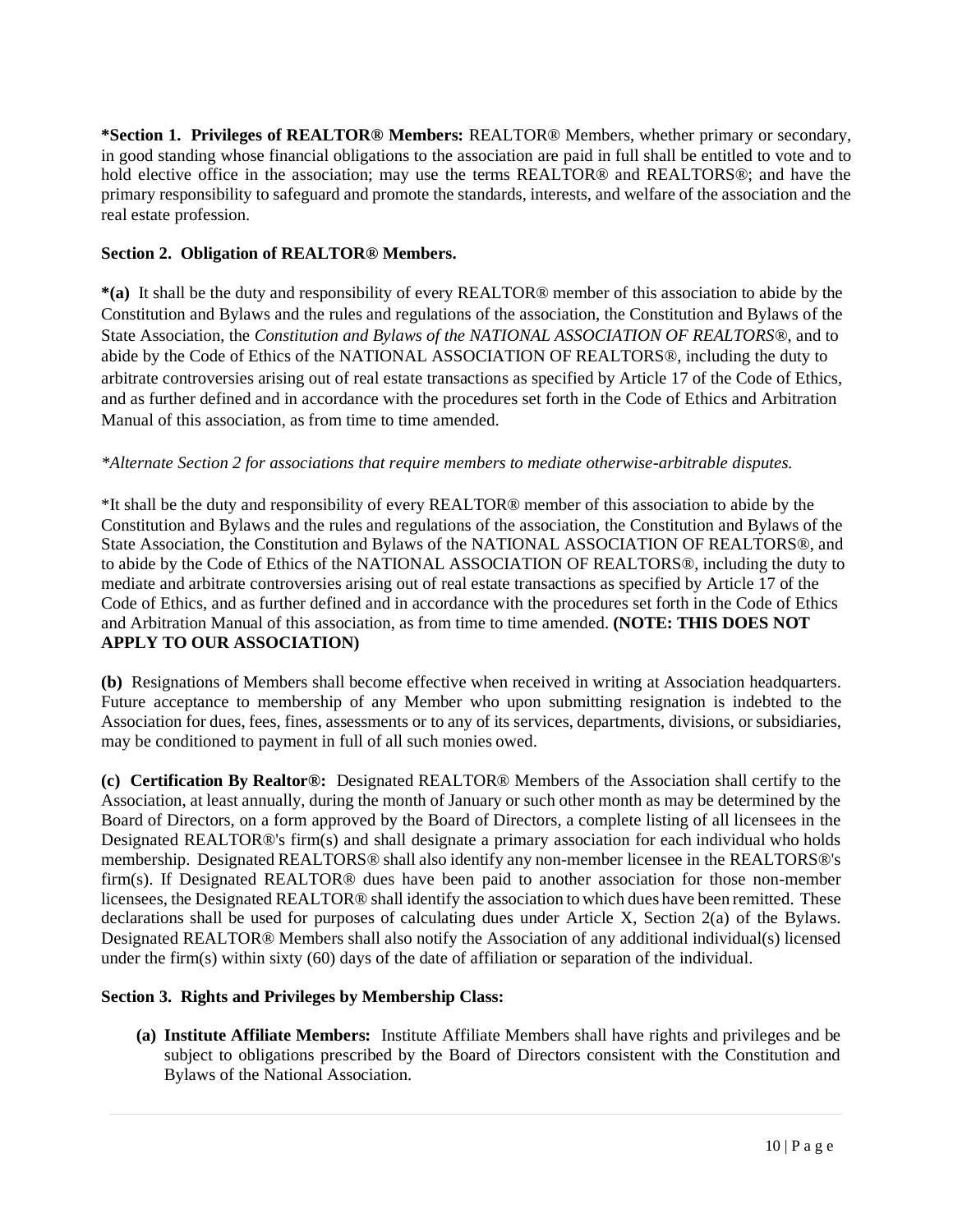- **(b) Affiliate Members:** Affiliate Members shall have the rights and privileges and be subject to obligations prescribed by the Board of Directors.
- **(c) Public Service Members:** Public Service Members shall have rights and privileges and be subject to obligations prescribed by the Board of Directors.
- **(d) Honorary Members:** Honorary Membership shall confer only the right to attend meetings and participate in discussions.
- **(e) Student Members:** Student Members shall have rights and privileges and be subject to obligations prescribed by the Board of Directors.
- **(f) REALTOR® Emeritus Members:** This Association's REALTOR® Emeritus Members shall have the rights, privileges, and obligations of REALTOR® Members.

**\*Section 4. Discipline of Members:** Any REALTOR® member of the association may be disciplined by the board of directors for violations of the Code of Ethics or other duties of membership, after a hearing as described in the Code of Ethics and Arbitration Manual of the association, provided that the discipline imposed is consistent with the discipline authorized by the Professional Standards Committee of the NATIONAL ASSOCIATION OF REALTORS® as set forth in the Code of Ethics and Arbitration Manual of the National Association.

**\*Enforcement of the Code.** The responsibility of the association and of association members relating to the enforcement of the Code of Ethics, the disciplining of members, and the arbitration of disputes, and the organization and procedures incident thereto, shall be governed by the Code of Ethics and Arbitration Manual of the NATIONAL ASSOCIATION OF REALTORS®, as amended from time to time, which is by this reference incorporated into these Bylaws, provided, however, that any provision deemed inconsistent with state law shall be deleted or amended to comply with state law**.**

**(a)** Any Member of this Association may be reprimanded, fined, placed on probation, suspended,or expelled by the Board of Directors for a violation of these Bylaws and Association Policies & Procedures after a hearing as provided in the Code of Ethics. Although Non-REALTOR® Members are not subject to the Code of Ethics, Non-REALTOR® Members are encouraged to abide by the principles established in the Code of Ethics and conduct their business and professional practices accordingly. Further, Non-REALTOR® Members may, upon recommendation by a hearing panel of the Professional Standards Committee, be subjected to discipline as described above, for any conduct, which in the opinion of the Board of Directors, applied on a nondiscriminatory basis, reflects adversely on the terms REALTOR®, REALTORS® and the real estate industry, or for conduct that is inconsistent with or adverse to the objectives and purposes of the NAR, FR and Association.

**(b)** Any REALTOR® Member of this Association may be disciplined by the Board of Directors for violations of the Code of Ethics or other duties of membership, after a hearing as described in the Code of Ethics; provided, that the discipline imposed is consistent with the discipline the Code of Ethics authorizes.

**(c)** If a Member resigns from the Association or otherwise causes membership to terminate while there is an ethics complaint pending against the Member, the complaint shall be processed until the decision of the Association with respect to disposition of the complaint is final by this Association (if the Member does not hold membership in any other association) or by any other association in which the Member continuesto hold membership. If an ethics respondent resigns or otherwise causes membership in all associations to terminate before an ethics complaint alleging unethical conduct occurred while the respondent was a REALTOR® is filed, the complaint shall be processed until the decision of the Association is final. In any instance where an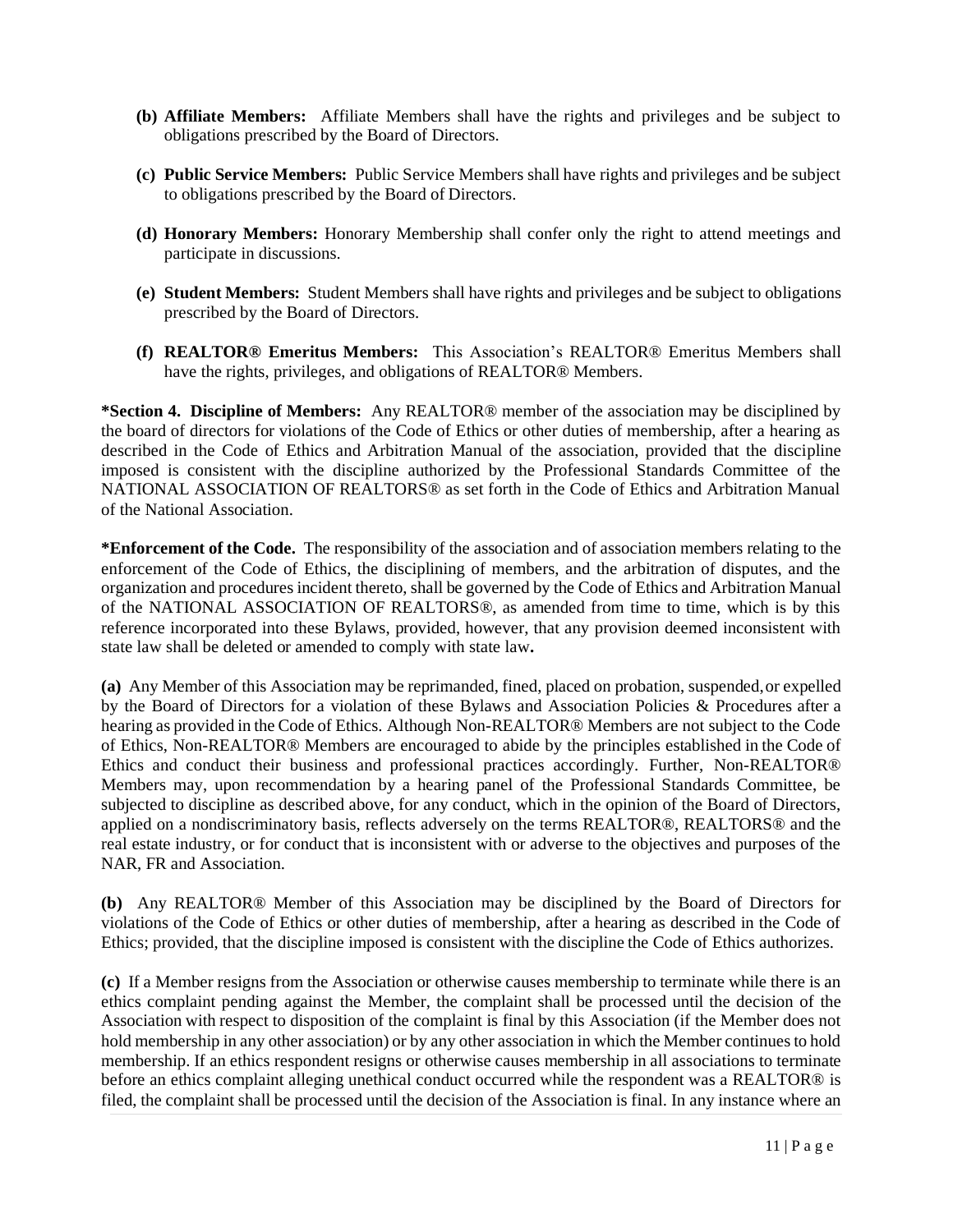ethics hearing is held subsequent to an ethic respondent's resignation or membership termination, any discipline ratified by the Board of Directors shall be held in abeyance until such time as the respondent rejoins an association of REALTORS®.

**(d)** If a REALTOR® Member is a principal in a firm, partnership, or corporation and is suspended or expelled, the firm, partnership, or corporation shall not use the terms REALTOR® or REALTORS® in connection with its business during the period of suspension, or until readmission to REALTOR® Membership or unless connection with the firm, partnership, or corporation is severed, whichever may apply. The membership of all other principals, partners, or corporate officers shall be suspended or terminated during the period of suspension of the disciplined Member, or until readmission of the disciplined Member, or unless connection of the disciplined Member with the firm, partnership, or corporation is severed, whichever may apply. Further, the membership of REALTORS<sup>®</sup> other than principals who are employed by or affiliated as independent contractors with the disciplined Membershall be suspended or terminated during the period of suspension of the disciplined Member or until readmission of the disciplined Member or until connection of the disciplined Member with the firm, partnership, or corporation is severed, or unless the REALTOR® Member (non-principal) elects to sever his connection with the affiliate with another REALTOR® Member in good standing in the Association, whichever may apply. If a REALTOR® Member who is other than a principal in a firm, partnership, or corporation is suspended or expelled, the use of the terms REALTOR® or REALTORS® by the firm, partnership, or corporation shall not be affected.

**(e) Harassment:** Any member of the Association may be reprimanded, placed on probation, suspended or expelled for harassment of an Association or MLS employee or Association officer or director after an investigation in accordance with the procedures of the Association. As used in this Section, harassment means any verbal or physical conduct including threatening or obscene language, unwelcome sexual advances, stalking, actions including strikes, shoves, kicks, or other similar physical contact, or threats to do the same, or any other conduct with the purpose or effect of unreasonably interfering with an individual's work performance by creating a hostile, intimidating or offensive work environment. The decision of the appropriate disciplinary action to be taken shall be made by the investigatory team comprised of the president and president-elect, vice president, and one (1) member of the Board of Directors selected by the highest ranking officer not named in the complaint, upon consultation with legal counsel for the Association. Disciplinary action may include any sanction authorized in the Code of Ethics and Arbitration Manual. If the complaint names the president, president-elect, or vice president, they may not participate in the proceedings and shall be replaced by the immediate past president or, alternatively, by another member of the Board of Directors selected by the highest ranking officer not named in the complaint.

Note: Suggested procedures for processing complaints of harassment are available online at [http://www.REALTOR.org,](http://www.realtor.org/) or from the Member Services Department.

## **Article VII Professional Standards and Arbitration**

**Section 1.** The responsibility of the Association and of Association Members relating to the enforcement of the Code of Ethics, the disciplining of Members, and the arbitration of disputes, and the organization and procedures incident thereto, shall be governed by the Code of Ethics and Arbitration Manual , as amended from time to time, which is by this reference incorporated into these Bylaws; provided however, that any provision deemed inconsistent with the laws of this State shall be deleted or amended to comply with State law.

**Section 2.** It shall be the duty and responsibility of every REALTOR® Member to abide by the NAR, FR, and this Association's Articles of Incorporation, Bylaws, Policies & Procedures, and the Code of Ethics, as amended from time to time.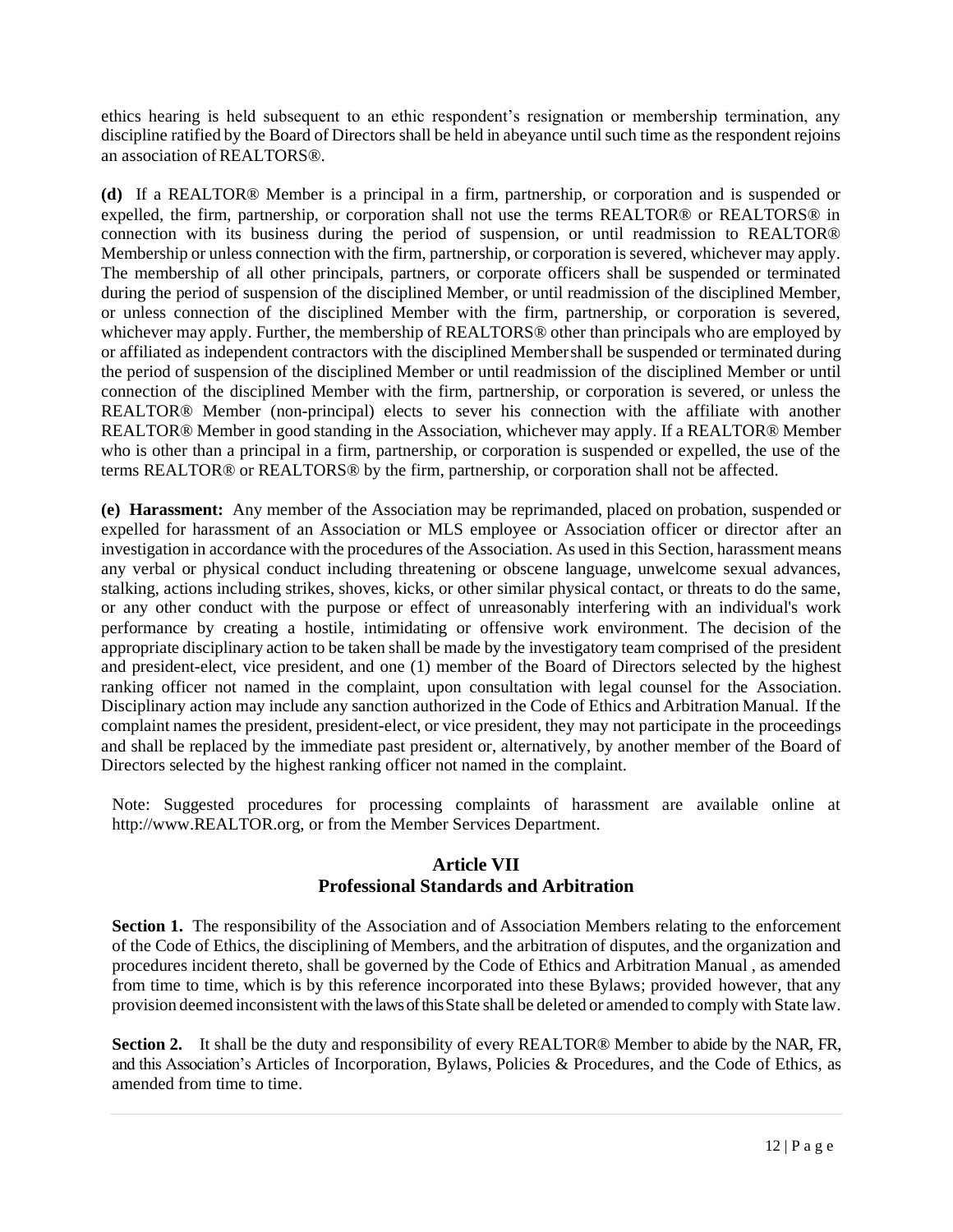#### **Article VIII Use of the Terms REALTOR® or REALTORS®**

**\*Section 1.** Inclusion and retention of the Registered Collective Membership Mark REALTORS® in the name of the association shall be governed by the *Constitution and Bylaws of the NATIONAL ASSOCIATION OF REALTORS®* as from time to time amended.

Use of the terms REALTOR® and REALTORS® by members shall, at all times, be subject to the provisions of the *Constitution and Bylaws of the NATIONAL ASSOCIATION OF REALTORS®* and to the Rules and Regulations prescribed by its board of directors. The association shall have the authority to control, jointly and in full cooperation with the NATIONAL ASSOCIATION OF REALTORS®, use of the terms within its jurisdiction. Any misuse of the terms by members is a violation of a membership duty and may subject members to disciplinary action by the board of directors after a hearing as provided for in the association's Code of Ethics and Arbitration Manual.

**\*Section 2.** REALTOR® members of the association shall have the privilege of using the terms REALTOR® and REALTORS® in connection with their places of business within the state or a state contiguous thereto so long as they remain REALTOR® members in good standing. No other class of members shall have this privilege.

**\*Section 3.** A REALTOR® principal member may use the terms REALTOR® and REALTORS®, only if all the principals of such firm, partnership, or corporation who are actively engaged in the real estate profession within the state or a state contiguous thereto are REALTOR® members or Institute Affiliate members.

**\*Section 4.** In the case of a REALTOR® principal member whose business activity is substantially all commercial, the right to use the term REALTOR® or REALTORS® shall be limited to office locations in which a principal holds REALTOR® membership. If a firm, partnership, or corporation operates additional places of business in which no principal holds REALTOR® membership, the term REALTOR® or REALTORS® may not be used in any reference to those additional places of business.

**\*Section 5.** Institute Affiliate members shall not use the terms REALTOR® or REALTORS®, nor the imprint of the emblem seal of the NATIONAL ASSOCIATION OF REALTORS®.

## **Article IX State and National Memberships**

**\*Section 1.** The association shall be a member of the NATIONAL ASSOCIATION OF REALTORS® and the Florida Association of REALTORS®. By reason of the association's membership, each REALTOR® member of the Member Board shall be entitled to membership in the NATIONAL ASSOCIATION OF REALTORS® and the Florida Association of REALTORS® without further payment of dues. The association shall continue as a member of the State and National Associations, unless by a majority vote of all of its REALTOR® members, decision is made to withdraw, in which case the State and National Associations shall be notified at least one month in advance of the date designated for the termination of such membership.

**\*Section 2:** The association recognizes the exclusive property rights of the NATIONAL ASSOCIATION OF REALTORS® in the terms REALTOR® and REALTORS®. The association shall discontinue use of the terms in any form in its name, upon ceasing to be a member of the National Association, or upon a determination by the board of directors of the National Association that it has violated the conditions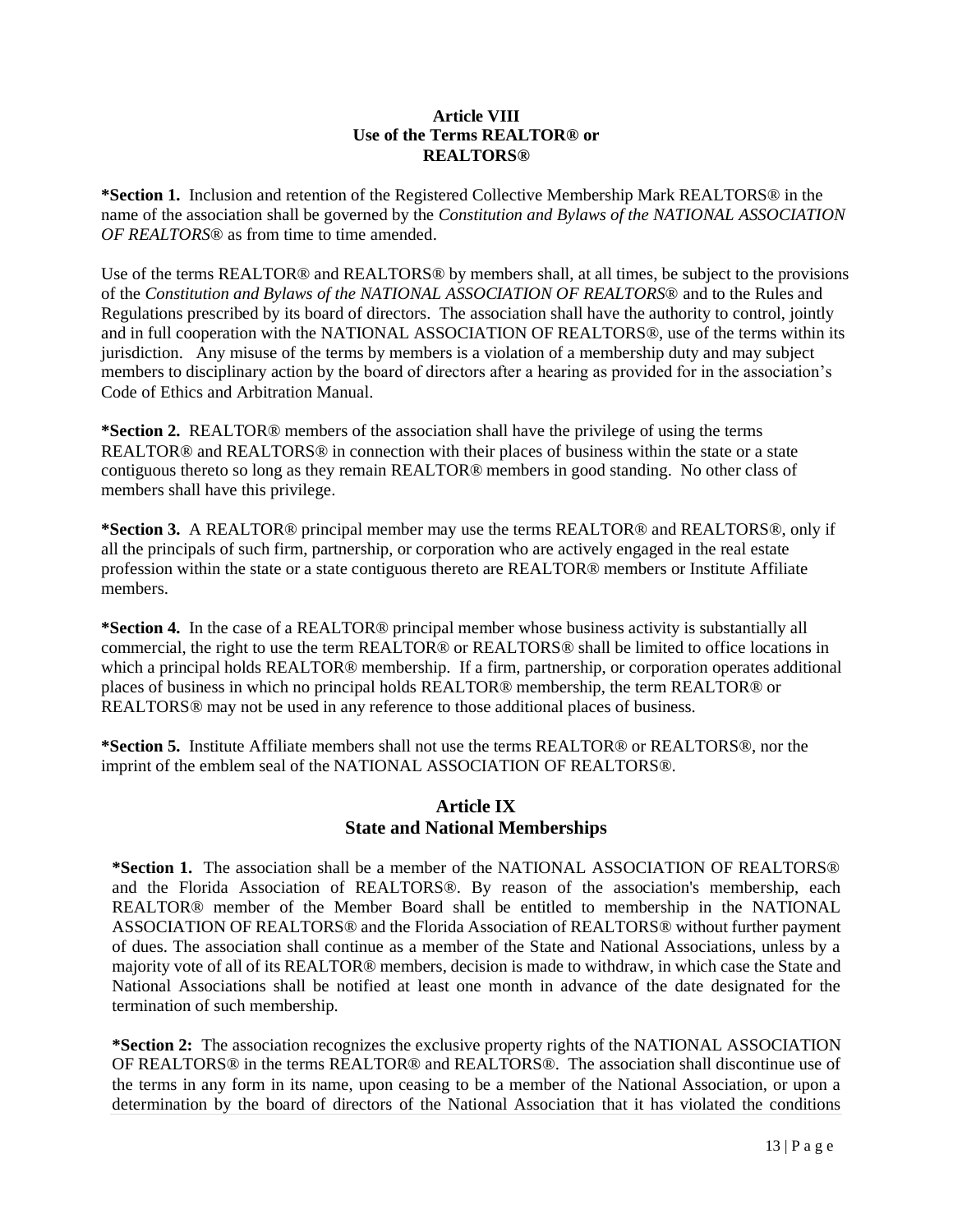imposed upon the terms.

**\*Section 3.** The association adopts the Code of Ethics of the NATIONAL ASSOCIATION OF REALTORS® and agrees to enforce the Code among its REALTOR® members. The association and all of its members agree to abide by the Constitution, Bylaws, Rules and Regulations, and policies of the National Association.

#### **Article X Dues and Assessments**

**\*Section 1. Application Fee:** The board of directors may adopt an application fee for REALTOR® membership in reasonable amount, not exceeding three (3) times the amount of the annual dues for REALTOR® membership, which shall be required to accompany each application for REALTOR® membership and which shall become the property of the association upon final approval of the application.

**Section 2. Dues:** The annual dues of Members shall be as follows:

**(a) \*Designated REALTOR® Members Dues:** The annual dues of each Designated REALTOR® member shall be in such amount as established annually by the board of directors, plus an additional amount to be established annually by the board of directors times the number of real estate salespersons and licensed or certified appraisers who (1) are employed by or affiliated as independent contractors, or who are otherwise directly or indirectly licensed with such REALTOR® member, and (2) are not REALTOR® members of any association in the state or a state contiguous thereto or Institute Affiliate members of the association. In calculating the dues payable to the association by a designated REALTOR® member, non-member licensees as defined in (1) and (2) of this paragraph shall not be included in the computation of dues if the designated REALTOR® has paid dues based on said non-member licensees in another association in the state or a state contiguous thereto, provided the designated REALTOR® notifies the association in writing of the identity of the association to which dues have been remitted. In the case of a designated REALTOR® member in a firm, partnership, or corporation whose business activity is substantially all commercial, any assessments for non-member licensees shall be limited to licensees affiliated with the designated REALTOR® (as defined in (1) and (2) of this paragraph) in the office where the designated REALTOR® holds membership, and any other offices of the firm located within the jurisdiction of this association.

A REALTOR® member of a Member Board shall be held to be any member who has a place or places of business within the state or a state contiguous thereto and who, as a principal is actively engaged in the real estate profession as defined in Article III, Section 1 of the Constitution of the NATIONAL ASSOCIATION OF REALTORS®. An individual shall be deemed to be licensed with a REALTOR® if the license of the individual is held by the REALTOR®, or by any broker who is licensed with the REALTOR®, or by any entity in which the REALTOR® has a direct or indirect ownership interest and which is engaged in other aspects of the real estate business provided that such licensee is not ot0herwise included in the computation of dues payable by the principal of the entity.

A REALTOR® with a direct or indirect ownership interest in an entity engaged exclusively in soliciting and/or referring clients and customers to the REALTOR® for consideration on a substantially exclusive basis shall annually file with the association on a form approved by the association a list of the licensees affiliated with that entity and shall certify that all of the licensees affiliated with the entity are solely engaged in referring clients and customers and are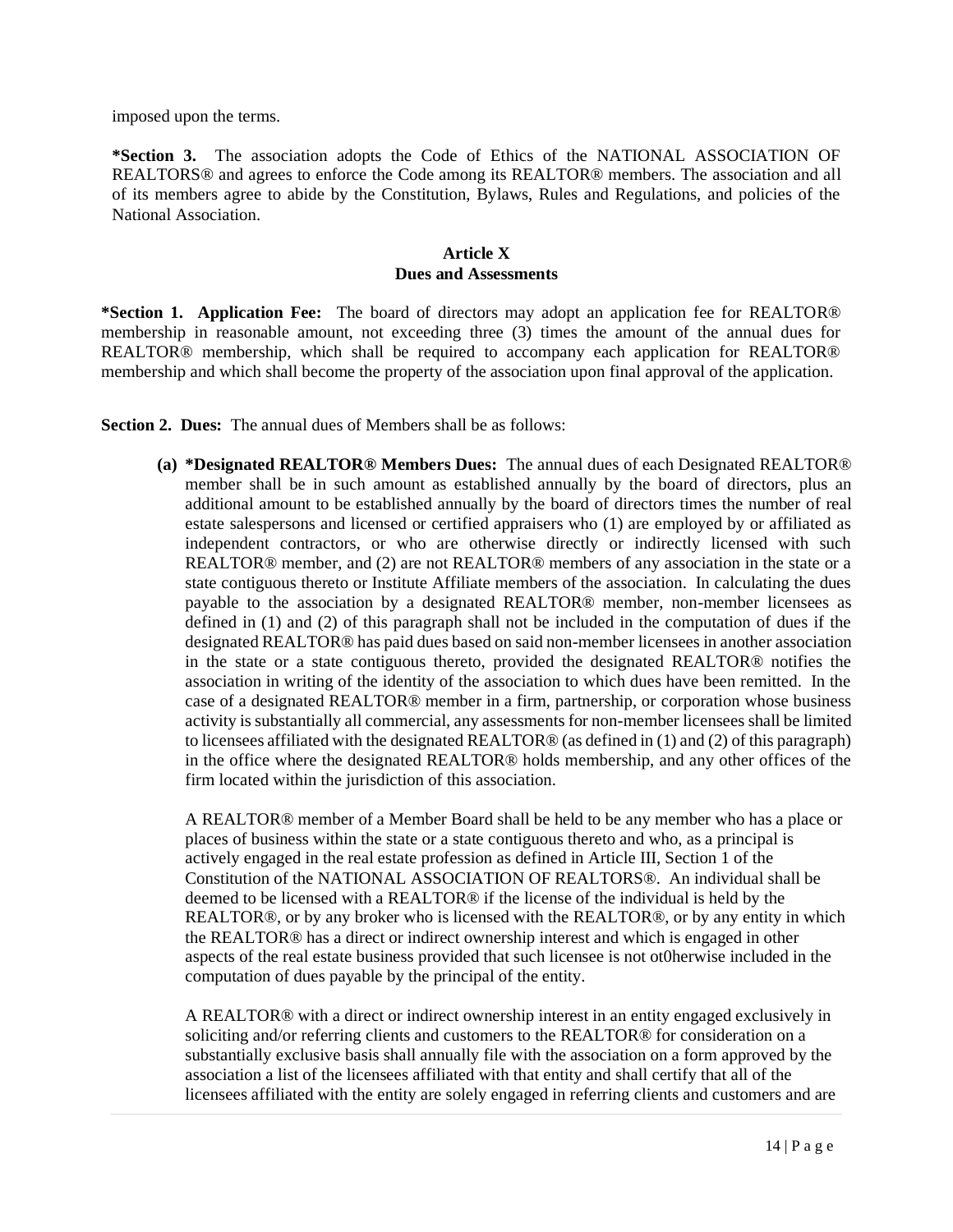not engaged in listing, selling, leasing, renting, managing, counseling, or appraising real property. The individuals disclosed on such form shall not be deemed to be licensed with the REALTOR® filing the form for purposes of this section and shall not be included in calculating the annual dues of the designated REALTOR®. Designated REALTORS® shall notify the association within three (3) days of any change in status of licensees in a referral firm.

The exemption for any licensee included on the certification form shall automatically be revoked upon the individual being engaged in real estate licensed activities (listing, selling, leasing, renting, managing, counseling, or appraising real property) other than referrals, and dues for the current fiscal year shall be payable.

Membership dues shall be prorated for any licensee included on a certification form submitted to the association who during the same calendar year applies for REALTOR® or REALTOR-ASSOCIATE® membership in the association. However, membership dues shall not be prorated if the licensee held REALTOR® or REALTOR-ASSOCIATE® membership during the preceding calendar year.

**(b)\* REALTOR® Members Dues**: The annual dues of REALTOR® members other than the designated REALTOR® shall be as established annually by the board of directors

**(c)\* Institute Affiliate Members Dues:** The annual dues of each Institute Affiliate member shall be as established in Article II of the Bylaws of the NATIONAL ASSOCIATION OF REALTORS®.

**Note:** The institutes, societies and councils of the National Association shall be responsible for collecting and remitting dues to the National Association for Institute Affiliate Members at NAR's current rate. The National Association shall credit the current rate (previously \$25) to the account of a local association for each Institute Affiliate Member whose office address is within the assigned territorial jurisdiction of that association; provided, however, if the office location is also within the territorial jurisdiction of a Commercial Overlay Board (COB), the current rate amount will be credited to the COB, unless the Institute Affiliate Member directs that the dues be distributed to the other association. The National Association shall also credit the current rate to the account of state associations for each institute affiliate member whose office address is located within the territorial jurisdiction of the State association. Local and State Associations may not establish any additional entrance, initiation fees or dues for institute affiliate members, but may provide service packages to which institute affiliate members may voluntarily subscribe.

- **(d) Affiliate Members:** The annual dues of each Affiliate Member shall be established annually by the Board of Directors.
- **(e) Public Service Members:** The annual dues of each Public Service Member shall be established annually by the Board of Directors.
- **(f) Honorary Members:** Dues Payable, if any, shall be at the discretion of the Board of Directors.
- **(g) Student Members:** Dues payable, if any, shall be at the discretion of the Board of Directors.
- **(h) RALSC Realtor**® **Emeritus Member:** RALSC Realtor® Emeritus Members shall pay no dues.

**Section 3. Dues Payable**: Dues for all Members shall be payable annually in advance at the beginning of each calendar year. Dues shall be computed from the first day of the month in which application is submitted and shall be prorated for the remainder of the year.

**Section 4. Nonpayment of Financial Obligations:** If dues, fees, fines, or other assessments owing to the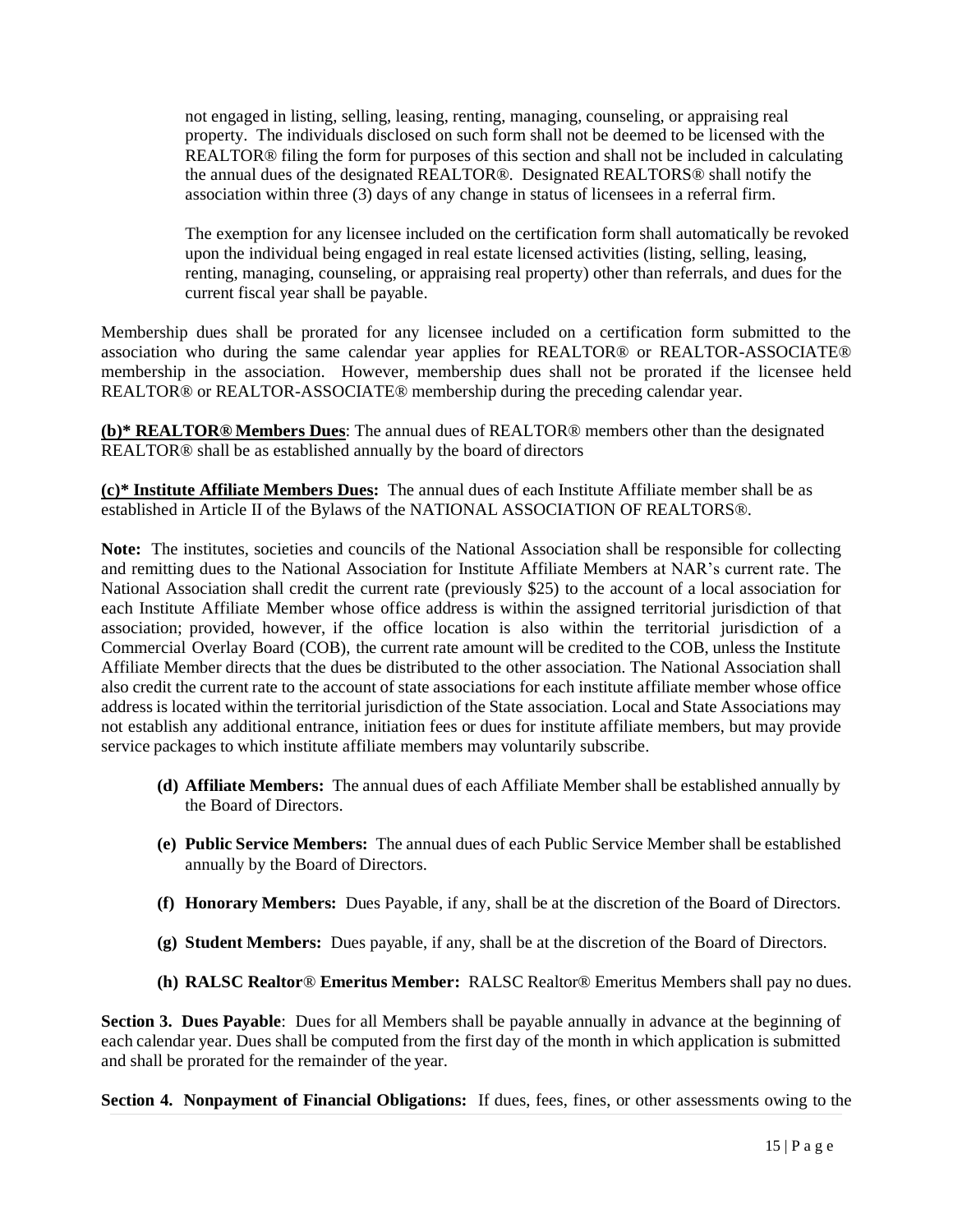Association are not paid within thirty (30) calendar days following the due date, the nonpaying Member will be notified in writing that the Member's account is delinquent and must be paid in full within thirty (30) calendar days following the date of the delinquency notice (the "Initial Delinquency Notice"). If dues, fees, fines or other assessments owing to the Association remain unpaid after thirty (30) calendar days following the date of the initial delinquency notice, the nonpaying Member will be notified in writing that the Member's membership will be automatically terminated without further notice should the Member's dues, fees, fines or assessments owing the Association not be paid in full within ten (10) calendar days following the date of the delinquency notice (the "Final Delinquency Notice"). If dues, fees, fines or other assessments owing to the Association remain unpaid after ten (10) calendar days following the date of the final delinquency notice, the nonpaying Member's membership in the Association will automatically terminate without further notice. The Board of Directors shall confirm compliance with the notification process set forth above for the automatic termination of any Member under this provision. Any Member, whose membership is terminated pursuant to this provision, shall be entitled to seek reinstatement of the membership in the Association in the manner prescribed for new applicants for membership following full payment of any and all dues, fees, fines and other assessments owing to the Association plus interest at the highest rate permissible by law from the date of termination.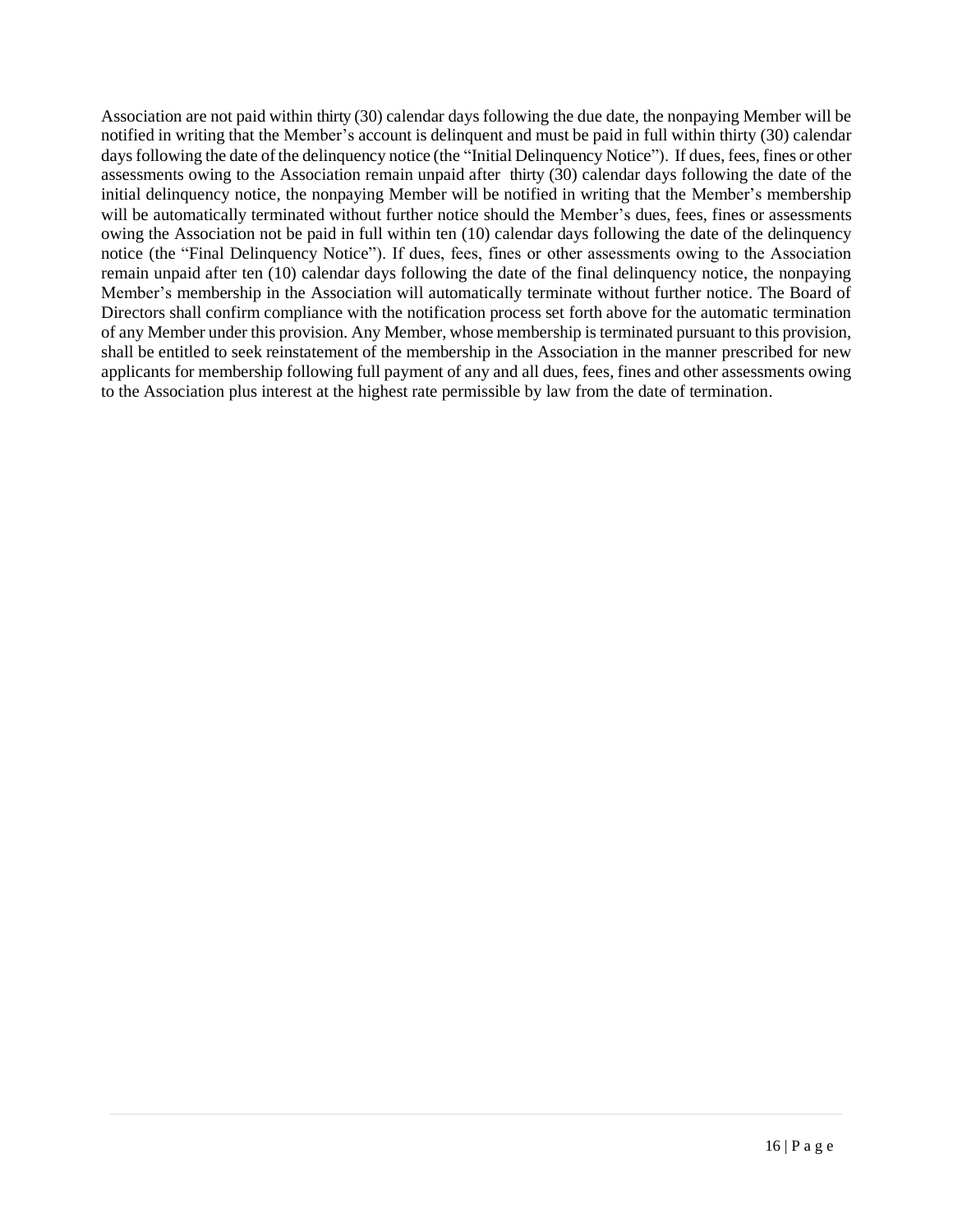**Section 5. Deposit and Expenditures:** Deposits and expenditures of funds shall be in accordance with policies established by the Board of Directors.

**Section 6. Notice of Dues, Fees, Fines, Assessments and Other Financial Obligations of Members:**  All dues, fees, fines, assessments, or other financial obligations to the Association or Multiple Listing Service shall be noticed to the delinquent Member in writing, setting forth the amount owed and due date.

## **Article XI Officers and Directors**

#### **Section 1. Officers:**

a. The officers of the Association shall be: President, President-Elect, Vice President, Secretary and Treasurer. Except for the position of Secretary, the officers shall be appointed for one (1)year terms by the Board of Directors from the membership of the Board of Directors.

b. The incoming Board of Directors for the following year is entitled to convene in the year prior to taking office at a properly noticed meeting in order to elect officers for the following year as required by the State and National Associations, which election must be ratified at the first scheduled meeting of the Board of Directors in the following year. The appointments shall be ratified at a meeting of the Board of Directors in January of each year, and officers appointed shall serve until their successors are appointed the following January, unless they sooner resign or are removed from office. At the January meeting of the Board of Directors, the outgoing President shall chair the meeting until the appointment of the new President. Each appointment shall be made by a simple majority vote of a quorum of Directors present upon motion made and seconded.

c. Other than the position of President, any vacancy as to an office position of the Association shall be filled by a Member appointed by the President and approved by the Board of Directors by simple majority vote at a duly noticed and convened meeting, which Members shall serve the remaining term of the vacated position.

d. The Board of Directors may employ staff, including a Chief Executive Officer, for the management of the day-to-day affairs of the Association and upon terms deemed appropriate by theBoard of Directors. Without further action by the Association and its Board of Directors, the CEO shall concurrently serve and hold the position of CEO, , and corporate Secretary of the Association, and shall execute such duties and responsibilities as required of and assigned to the respective positions.

e. Unless otherwise prohibited or restricted under applicable state and federal law and NAR, the election of officers may be conducted through electronic means in accordance with procedures established by the Board of Directors.

**Section 2. Duties of Officers:** The duties of the officers shall be such as (i) their titles, by general usage would indicate; (ii) defined under the Policies & Procedures Manual, and (iii) assigned to them by the Board of Directors. It shall be the particular duty of the CEO to keep the records of the Association and to carry on all necessary correspondence with NAR and Florida Realtors®.

 $17 | P a g e$ **Section 3. Executive Committee:** The committee will consist of the President, President-Elect, Vice President, Treasurer, and Immediate Past President. The Executive Committee shall have such duties, responsibilities and authority as set forth in these Bylaws, the Policies and Procedures Manual and as approved by the Board of Directors. Further, should the Board of Directors fail to convene after two (2) consecutive duly noticed meetings, regular or special, for failing to satisfy the requisite quorum, as set forth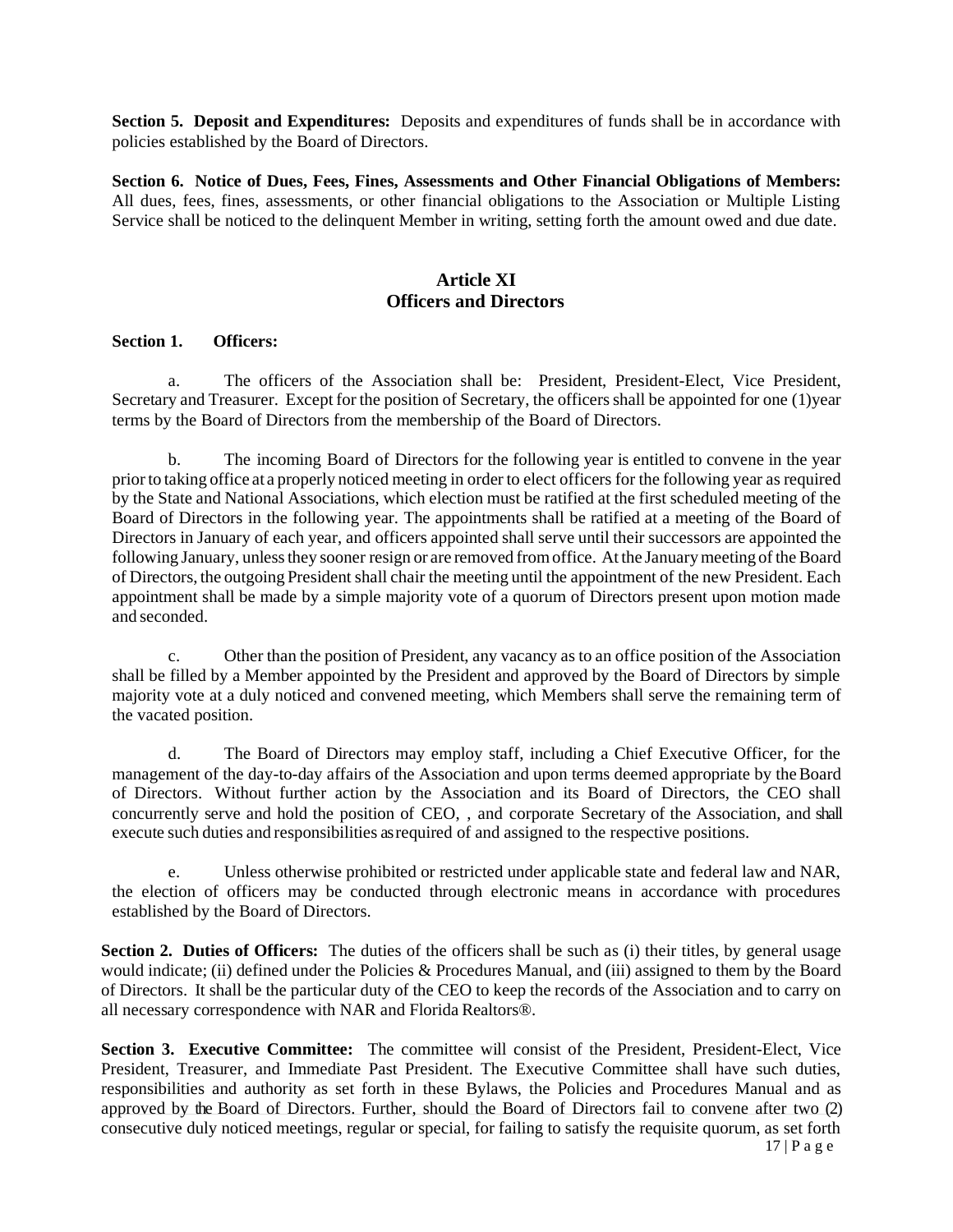by the Bylaws, the Executive Committee may convene and, on its unanimous approval, take such necessary actions on behalf of the Association in lieu of the approval and authority of the Board of Directors, as long as such actions by the Executive Committee are within the authority granted to the Board of Directors, as established by these Bylaws and other governing documents of the Association. However, in the event of a conflict between these Bylaws and other Association governing documents, the provisions of these Bylaws shall control. The Executive Committee *may not* take any action on behalf of the Association, which such actions are outside the authority or purview of the Board of Directors or Executive Committee as set forth in these Bylaws or other governing documents of the Association or applicable law. Any actions taken by the Executive Committee on behalf of the Association must be reported with specificity to the Board of Directors at such regular or special meeting that immediately follows said action, and the Board of Directors must vote to either ratify or overturn the actions of the Executive Committee.

**Section 4. Board of Directors:** The governing body of the Association shall be a Board of Directors. The Board of Directors shall consist of fifteen (15) elected Directors who shall be REALTOR® Members of the Association. The fifteen (15) elected Directors shall serve in a representative capacity with three (3) Directors being elected from each of the four (4) Districts in Lake County and Sumter County, Florida, as hereafter created by the Board of Directors, and the remaining three (3) Directors serving AtLarge.

For purposes of qualifying for election to a seat on the Board of Directors for a particular district, a Member is "from" a district when the firm from which the Member normally and customarily conducts business at the time of being nominated for said seat and for 6 months immediately prior thereto is located in the same district for which said Member is being nominated to be elected.

Notwithstanding the foregoing, if a Director's term has expired immediately prior to commencing tenure as Immediate Past President or President, then said Director shall continue to serve as a Director At Large, on the Board of Directors while serving in such position, and the number of Directors serving on the Board of Directors shall be expanded up to seventeen (17) Directors, and the seat vacated by the Director serving as Immediate Past President or President shall be available to a successor to be elected to said vacated position.

a. **Staggered Term.** Approximately one-third (1/3) of the directors shall be elected every three (3) years to serve for three year terms, such that the terms of approximately one-third (1/3) of the directors shall expire each year, except in the event of vacancies, removal, newly elected directors or otherwise, as provided herein, the director may be elected to a shorter termas may be appropriate to maintain the balance of staggered terms. Directors shall hold office until their successors are elected and qualified.

**(b) Districts.** The territory in which the Association has Members that represent Lake and Sumter Counties, shall be divided into four districts and three directors shall be elected from each of the four (4) districts. The manner and method of reapportioning the directors, modifying the boundaries of the districts and redistricting the territory covered by the Association shall be affected through the designation of United States Postal zip codes in Lake and Sumter Counties to each of the four (4) districts in a manner that fairly and adequately represent and reflect the Association's membership. In the month of April of every even year, the District Designation Committee , being comprised of the President, members of the Executive Committee and up to three other members selected by the President, shall be convened by the President to consider reapportioning the directors, modifying the boundaries of districts and redistricting the territory covered by the Association to ensure that the districts fairly and adequately represent and reflect the Association's membership. The Board of Directors shall convene at a duly noticed meeting held prior to July 1 of the same year to consider the recommendations of the District Designation Committee at which meeting the Board of Directors shall have the authority by simple majority to reapportion the directors, modify the boundaries of the districts and redistrict the territory covered by the Association to ensure that the districts fairly and adequately represent and reflect the Association's membership.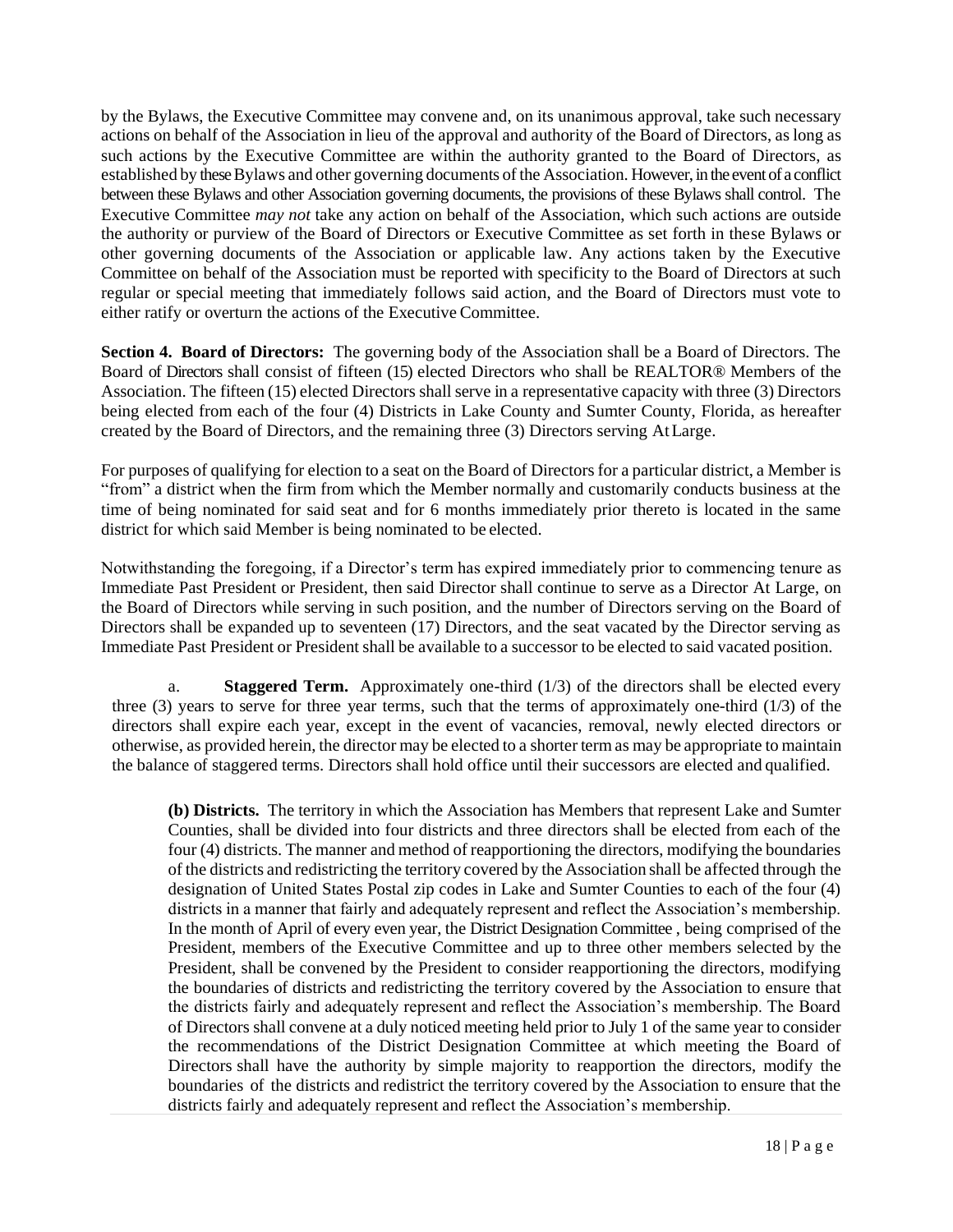## **C. Qualifications to Serve on Board of Directors.**

## **Effective January 1st, 2022**

(1) Any member serving on the Board of Directors must be a duly licensed Realtor® or broker in the State of Florida and current Member of the Association, for a minimum of three (3) years prior to election and a Member continuously in good standing.

(2) No more than two (2) Members from any real estate brokerage firm shall be entitled to serve on the Board of Directors at the same time.

(3) A Member shall not be eligible to serve on the Board of Directors should within three (3) years prior to serving on the Board of Directors such Member had been removed or resigned as an **officer or** director serving on the Board of Directors or suspended from membership.

(4) Serve on and participate on at least three (3) committees within the five (5) years prior to the election.

(5) Give time, talents, or financial support to the Association and RPAC.

## **Section 5. Election of Directors:**

a. **Credentials Committee.** At least one (1) month before the annual election, a "Credentials Committee" of five (5) Members shall be appointed by the President and approved by the Board of Directors by simple majority at a duly convened meeting. The Credentials Committee shall verify each applicant for Director that meets the qualifications for service in the desired position. The list of qualifying candidates as determined by the Credentials Committee shall be filed with the Secretary or the Secretary's designee at least two weeks prior to the election. Candidates for election must meet the qualification requirements established by these Bylaws or any other rules and regulations established by the Association. The Secretary shall send notice of the qualifying candidates to all members eligible to vote at least one week prior to the election.

b. **Election by Electronic Means.** Where permitted by State law, and in accordance with applicable State requirements, election of directors may be conducted by electronic means, in accordance with procedures established by the Board of Directors.

c. **Election Committee.** The President, with the approval of the Board of Directors, shall appoint an "Election Committee", comprised of five (5) Members, to oversee the elections in accordance with the governing laws of the Association, Florida Realtors and NAR..

**Section 6. Newly Elected Directors:** Newly elected Directors shall be sworn into office prior to January 1 of the upcoming year aa time and place designated by the Board of Directors , and they shall take office effective the first Board of Directors meeting of the upcoming year.

**Section 7. Vacancies:** The President shall appoint Members to fill any vacancies on the Board of Directors, which appointment must be approved by the vote of a simple majority of the Board of Directors. Any director filling a vacancy shall serve for the remaining term of the position vacated.

**The President shall appoint Members preferably from the same district as the seat being vacated, who must meet the same qualification standards as required by Policy and Procedures Manual and Bylaws. Directors appointed by president shall be verified by Credentials Committee, prior to being seated or announced to the Membership.** Newly appointed directors shall be sworn into office at a time and place designated by the Board of Directors and shall take office effective immediately.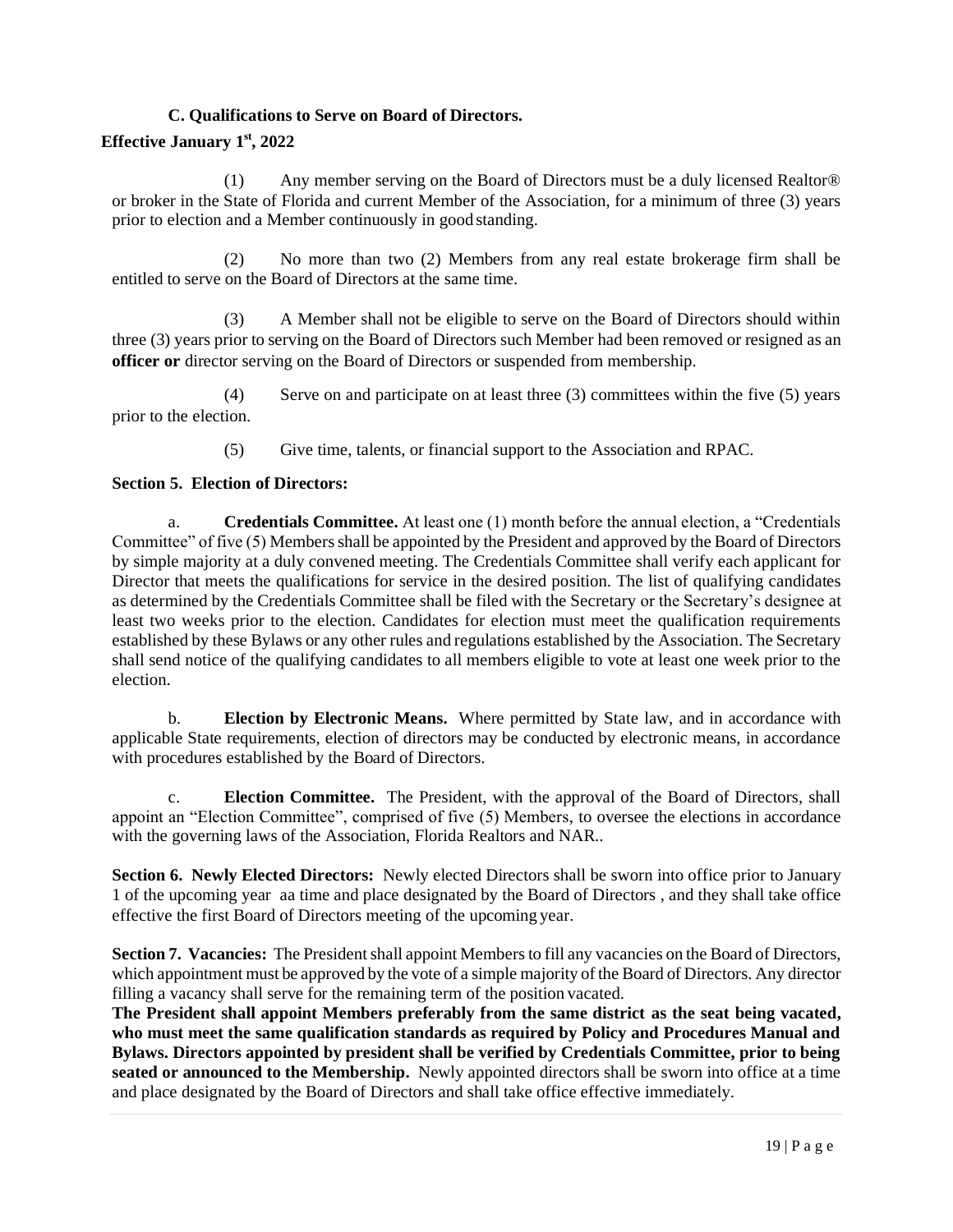**Section 8. Removal of Officers/Directors by Directors:** In the event a Member's real estate license is placed in an inactive, voided, suspended, or revoked status by the regulatory agency, the Member shall be disqualified to serve and removed as a Director or Officer in the Association automatically, without further notice or action by the Association, following the issuance of the notice of change of licensing status by the respective governing agency. However, if, the Member's license is reinstated, and notice of reinstatement is provided to the Association. Any position vacated by operation of this provision shall be filled in accordance with the applicable provision of these Bylaws.

In the event that a Member is deemed to be incapable of fulfilling the duties for which appointed, but will not resign from the position voluntarily, the Member may be removed from the position under the following procedure:

a. A petition (Appendix -B) requiring the removal of Member as an officer and/or director, and signed by not less than one-third (1/3) of all Directors then serving on the Board of Directors shall be filed with the Secretary and shall specifically set forth the reason the individual is deemed to be disqualified from further service.

b. Upon receipt of the petition, and not less than twenty (20) days or more than forty-five (45) days thereafter, a special meeting of the Board of Directors shall be held, and the sole business of the meeting shall be to consider the charge against the Member and to render a decision on such petition.

c. The special meeting shall be noticed to all Directors at least seven (7) days prior to the meeting, and shall be conducted by the President unless the President's continued service in office is being considered at the meeting. In such case, the next-ranking officer will conduct the meeting. Provided a quorum is present, a majority vote of Directors present and voting shall be required for removal from office.

Once a Member is removed or resigns as an officer or director pursuant to this Section 8, such Member shall automatically be disqualified from holding a position as an officer or director for a period of no less than three (3) years following the Member's removal and resignation.

**Section 9. Chief Executive Officer:** There shall be a Chief Executive Officer, appointed by the Board of Directors, who shall be the chief administrative officer of the Board. The Chief Executive Officer shall have the authority to hire, supervise, evaluate, and terminate other staff, if any, and shall perform such other duties as prescribed by the Board of Directors.

**Section 10. Term Limits:** No Member shall be entitled to serve as a Director on the Board of Directors for more than a total of 10 years cumulatively.

#### **Article XII Meetings**

**Section 1. Annual Membership Meeting: At least one Membership Meeting** shall be held annually at a place, date, and hour to be designated by the Board of Directors.

**Section 2. Meetings of Directors:** The Board of Directors shall designate a regular time and place of meetings. Meetings shall be held at such times designated by the Board of Directors or more often upon the call of the President or upon the call of two (2) or more Directors and one (1) Officer. Absence from three (3) regular meetings within one calendar year shall be construed as automatic resignation without recourse, at which time the director's position shall become vacant and filled in accordance with the applicable provision of these Bylaws.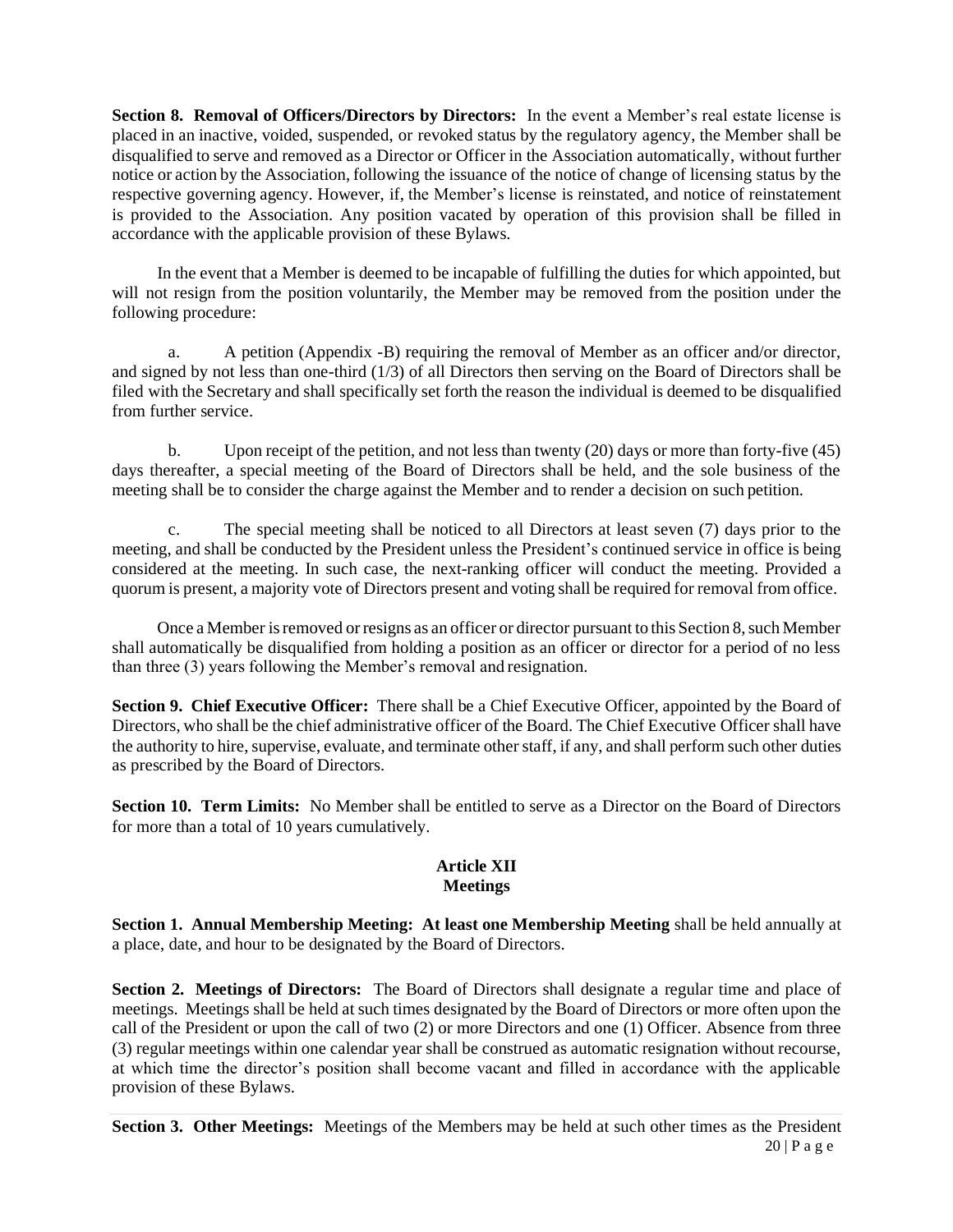or Board of Directors may determine, or upon the written request of at least ten (10%) percent of the Members eligible to vote.

**Section 4. Notice of Meetings:** Notice shall be given to every Member entitled to participate in the meeting at least one (1) week preceding all meetings. If a special meeting is called, it shall be accompanied by a statement of the purpose of the meeting.

**Section 5. Quorum:** A quorum for a Board of Directors meeting shall require fifty (50%) percent of the officers and directors eligible to vote, plus one (1). A quorum for the General Membership Meeting shall be 5% of Members eligible to vote. No business binding upon the General Membership shall be finalized at special meetings unless the call to meeting included notice as to the subject and intended action.

Section 6. Electronic Transaction of Business: To the fullest extent permitted by law, the Board of Directors or Membership may conduct business by electronic means.

**Section 7. Action without Meeting:** Unless specifically prohibited by the Articles of Incorporation, any action required or permitted to be taken at a meeting of the Board of Directors may be taken without a meeting if consent in writing, setting forth the action so taken, shall be signed by all of the Directors. The consent shall be evidenced by one (1) or more written approvals, each of which sets forth the action taken and bears the signature of one or more Directors. All the approvals evidencing the consent shall be delivered to the CEO to be filed in the corporate records. The action taken shall be effective when all Directors have approved the consent unless the consent specifies a different effective date.

#### **Article XIII Committees**

**Section 1. Standing Committees:** The President shall appoint from among the REALTOR® Members in good standing, subject to confirmation by the Board of Directors, the following permanent committees and their respective chairpersons: (i) Grievance; (ii) Professional Standards; (iii) Finance; (iv) Credentials; and (vi) Election Committee.

**Section 2. Special Committees and Task Forces:** The President shall appoint from among the REALTOR® Members in good standing, subject to confirmation by the Board of Directors, all committees, task forces and chairs.

**Section 3. Organization:** All committees shall be of such size and shall have duties, functions, and powers as assigned by the President and the Board of Directors, except as otherwise provided in the Bylaws. At all times, the majority of individuals serving on any committee, other than affiliate committees, must be REALTOR® Members of the Association not serving in a capacity as a Director or Officer of the Association. Each Director serving on the Board of Directors is required to serve on no less than one (1) committee during their term as a director, except for the President-Elect who shall be an ex-officio member of each committee, without voting power.

**Section 4. President/President-Elect:** The President and the President-Elect shall be notified of all committee meetings, and entitled, but not required, to attend.

**Section 5. Action without Meeting:** Any committee may act by unanimous consent, in writing, without a meeting. The consent shall be evidenced by one or more written approvals, each of which sets forth the action taken and bears the signature of one (1) or more of the members of the committee.

**Section 6. Attendance by Electronic Means:** Members of a committee may participate in any meeting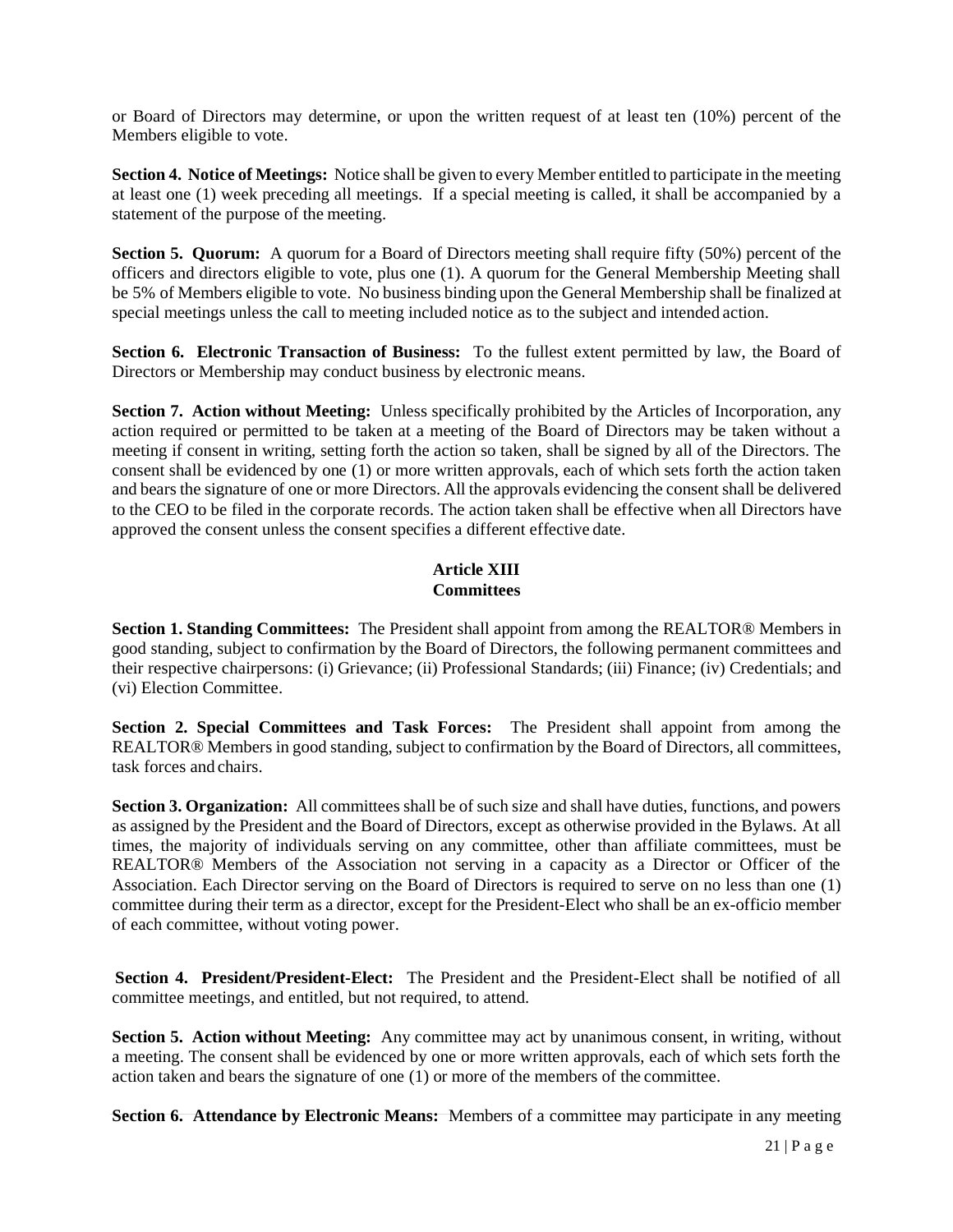through the use of a conference telephone or other electronic means in which all persons participating in the meeting can hear each other and/or facsimile or e-mail. Such participation shall be at the discretion of the committee's chairperson and shall constitute presence at the meeting.

**Section 7. Attendance:** Any Committee member who fails to attend (3) regular meetings of the Committee, without excuse acceptable to the Chairperson of the Committee, shall be deemed to have resigned, and the vacancy shall be filled as herein provided original appointees.

## **Article XIV Fiscal and Elective Year**

The fiscal and elective year of the Association shall be the calendar year.

#### **Article XV Rules of Order**

Robert's Rules of Order Revised, latest edition, shall be recognized as the authority governing the meetings of the Association, its Board of Directors, and committees, in all instances wherein its provisions do not conflict with these Bylaws.

## **Article XVI Amendments**

Section 1. These Bylaws may be amended by majority vote of the Board of Directors at any regular or special meeting of the Board of Directors at which a quorum is present; provided that notice of all meetings at which amendments are to be considered shall be given to every Member eligible to vote at least one (1) week prior to the meeting.

**Section 2.** Amendments to these Bylaws affecting the admission or qualification of REALTOR®, and Institute Affiliate Members, the use of the terms REALTOR® or REALTORS® or any alteration in the territorial jurisdiction of the Association shall become effective upon their approval by the Board of Directors of the National Association of REALTORS®.

## **Article XVII Dissolution**

Upon the dissolution of this Association, the Board of Directors, after providing for the payment of all obligations, shall distribute any remaining assets to the Florida Realtors® or, within its discretion, to any other non-profit tax exempt organization.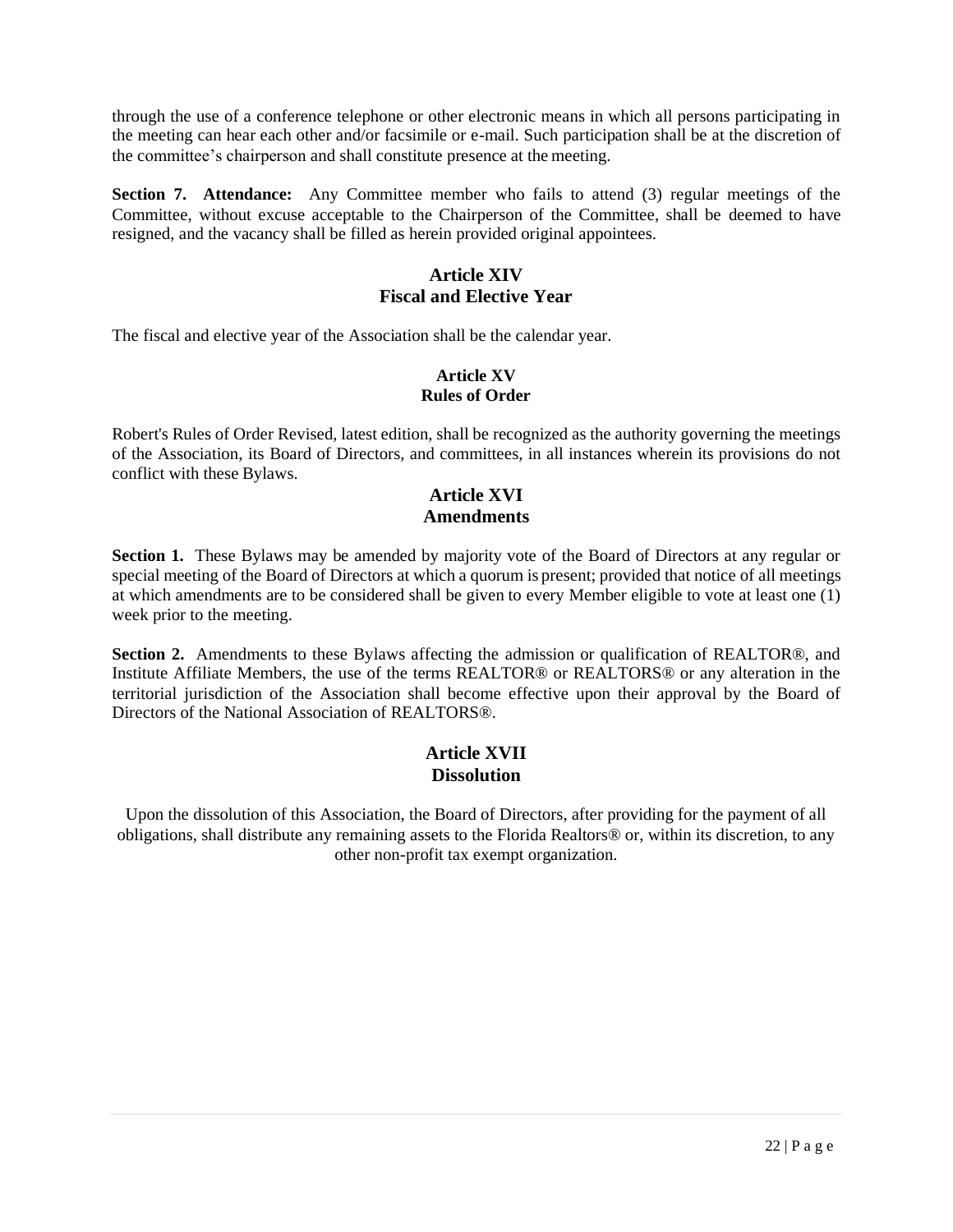## **Appendix A**

#### LIMITED FUNCTION REFERRAL OFFICE (LFRO) CERTIFICATION FORM

To Designated REALTORS®: Please complete the following and return to REALTORS® Association of Lake & Sumter Counties, Inc.

In accordance with Article X, Section 2 (a) (1), of the Associations Bylaws, a REALTOR® with a direct or indirect ownership interest in an entity engaged exclusively in soliciting and/or referring clients and customers to the REALTOR® for consideration on a substantially exclusive basis shall annually file with the Association, on a form approved by the Association, a list of the licensees affiliated with that entity and shall certify that all of the licensees affiliated with the entity are solely engaged in referring clients and customers, and are not engaged in listing, selling, leasing, managing, counseling or appraising real property. The individuals disclosed on such form shall not be deemed to be licensed with the REALTOR® filing the form for purposes of this Section and shall not be included in calculating the annual dues of the Designated REALTORS®.

Agent Name\_\_\_\_\_\_\_\_\_\_\_\_\_\_\_\_ Agent License Number\_\_\_\_\_\_\_\_\_\_\_\_\_\_\_\_\_\_\_\_\_\_\_\_

Certified by Designated REALTOR® (Print Name) (Date)

Signature of Designated REALTOR®

Office Name